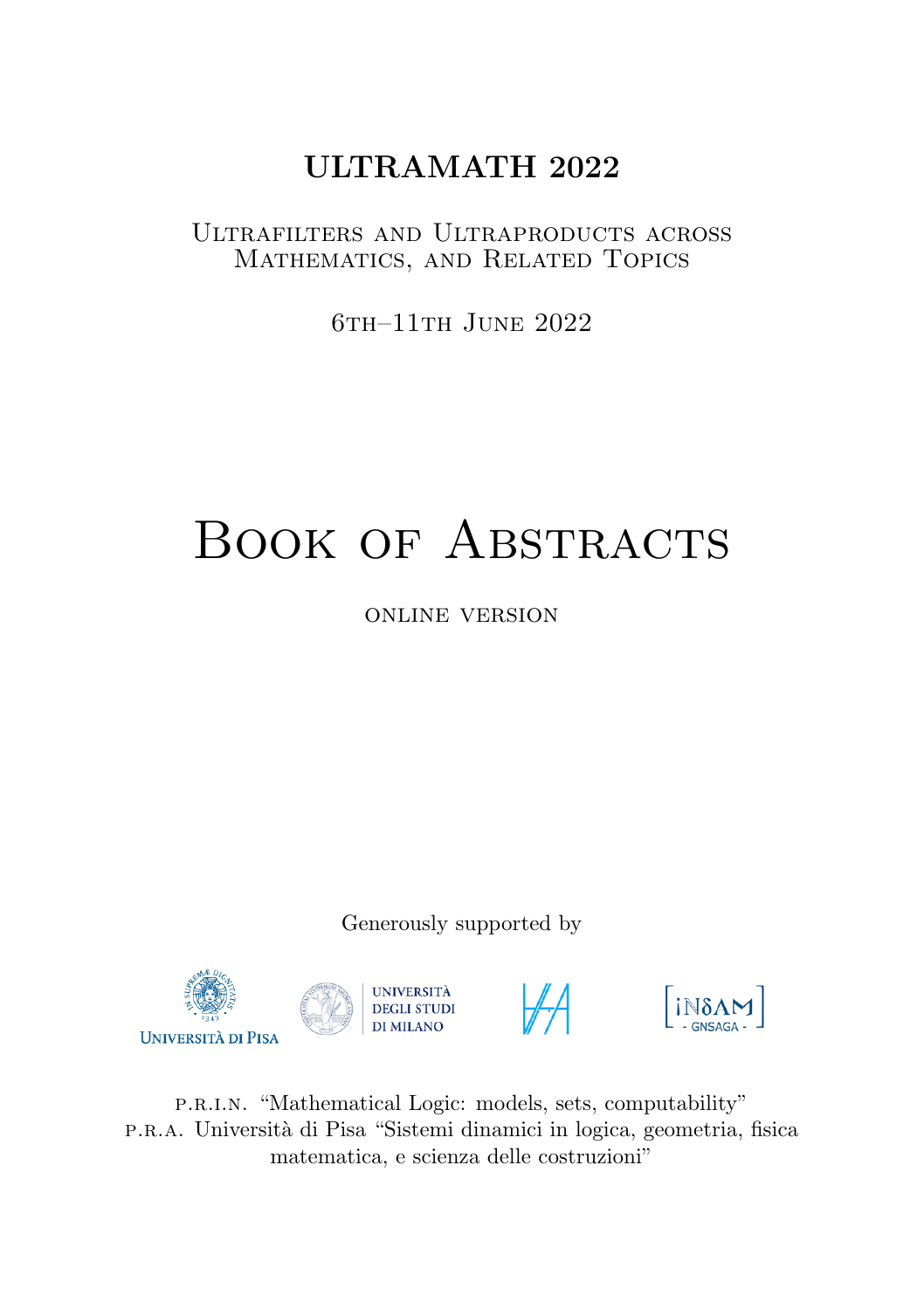# <span id="page-1-0"></span>Monday 6th

Some new results about left ideals in  $\beta S$ 

Dona Strauss

University of Hull

Left ideals in  $\beta S$ , where S denotes a discrete semigroup, play a significant role in topological dynamics. I shall present some new results by Neil Hindman and myself about their properties, including a discussion of semigroups S for which the minimal left ideals of  $\beta S$  are finite. I shall also discuss the possibility of the smallest ideal of  $\beta S$  being homeomorphic to a cartesian product of smallest ideals of Stone-Čech compactifications, and shall mention an extension of previously known results about the fact that, if  $S$  is countably infinite and cancellative, every non-minimal left ideal of  $\beta S$  contains many right cancelable elements of  $\beta S$ .

## The block sets conjecture

Imre Leader University of Cambridge

The block sets conjecture is a natural Hales-Jewett-type conjecture. Its main interest is that, if true, it would imply that all transitive subsets of Euclidean space are Ramsey. It is known only in very few cases. In this talk we will present background on this conjecture, and then move on to some recent more results.

This is a joint work with Maria Ivan.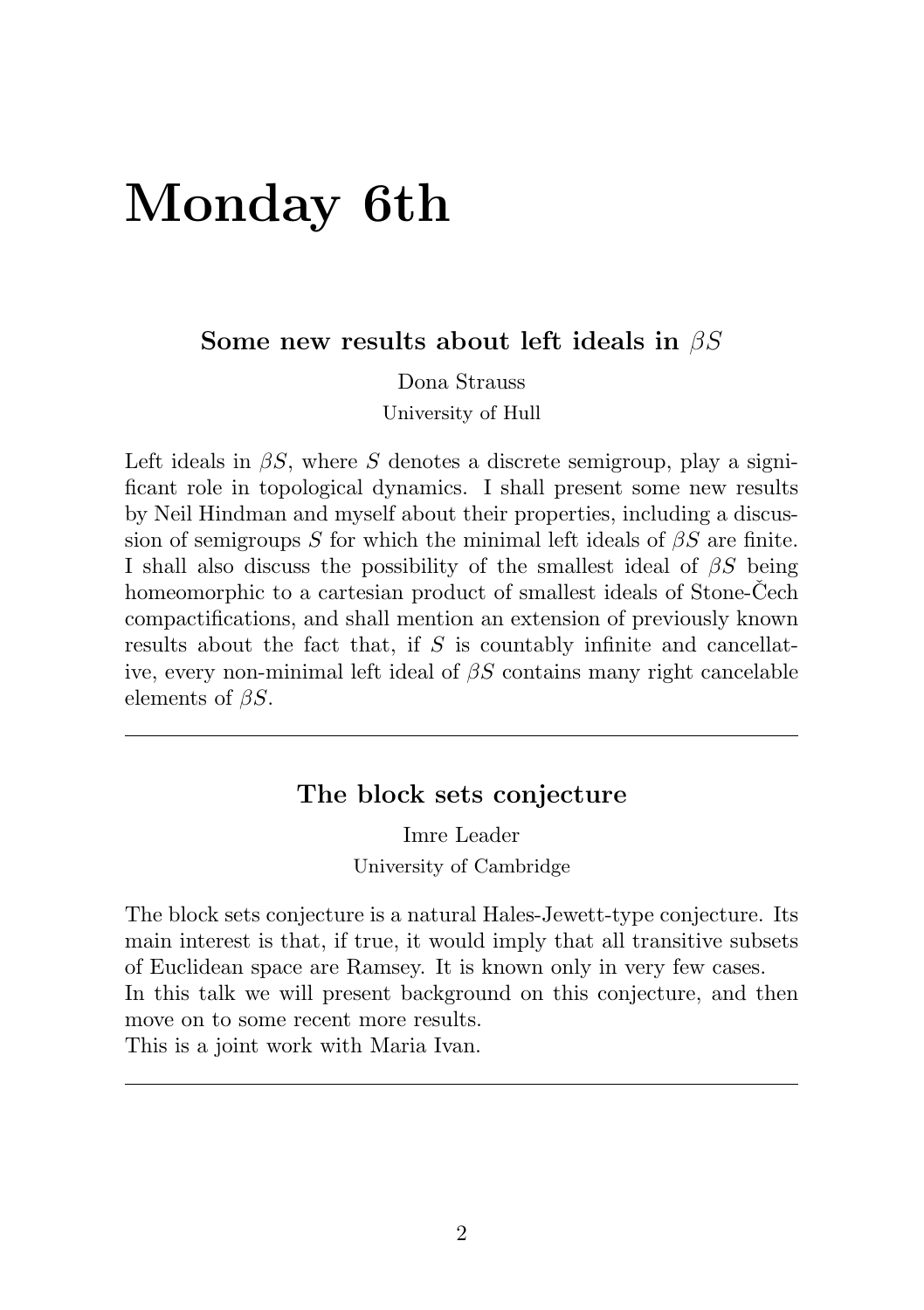#### <span id="page-2-0"></span>Image partition regular matrices and concepts of largeness

Neil Hindman

Howard University

Image partition regular matrices are important in Ramsey Theory. For example, van der Waerden's Theorem is the assertion that for each  $l \in \mathbb{N}$ , the  $(l + 1) \times 2$  matrix with rows  $(1\ 0), (1\ 1), \ldots, (1\ l)$  is image partition regular over N. Given a discrete semigroup  $(S, +)$ , there are a large number of notions of largeness that are determined by the algebra of the Stone-Čech compactification  $\beta S$  of S. Included among these are the notions of central and piecewise syndetic. We show that for several notions of largeness in a semigroup, if  $u, v \in \mathbb{N}$ , A is a  $u \times v$  matrix satisfying restrictions that vary with the notion of largeness, and if C is a large subset of  $\mathbb{N}$ , then  $\{\vec{x} \in \mathbb{N}^v : A\vec{x} \in C^u\}$  is large in  $\mathbb{N}^v$ . This is joint work with Dona Strauss.

## Monochromatic products and sums in N and  $\mathbb O$

Matt Bowen

McGill University

We show that any 2-coloring of  $\mathbb N$  and any finite coloring of  $\mathbb Q$  contains monochromatic sets of the form  $\{x, y, xy, x + y\}$ , as well as generalizations involving several variables and arithmetic progressions. This is partially based on joint work with Marcin Sabok.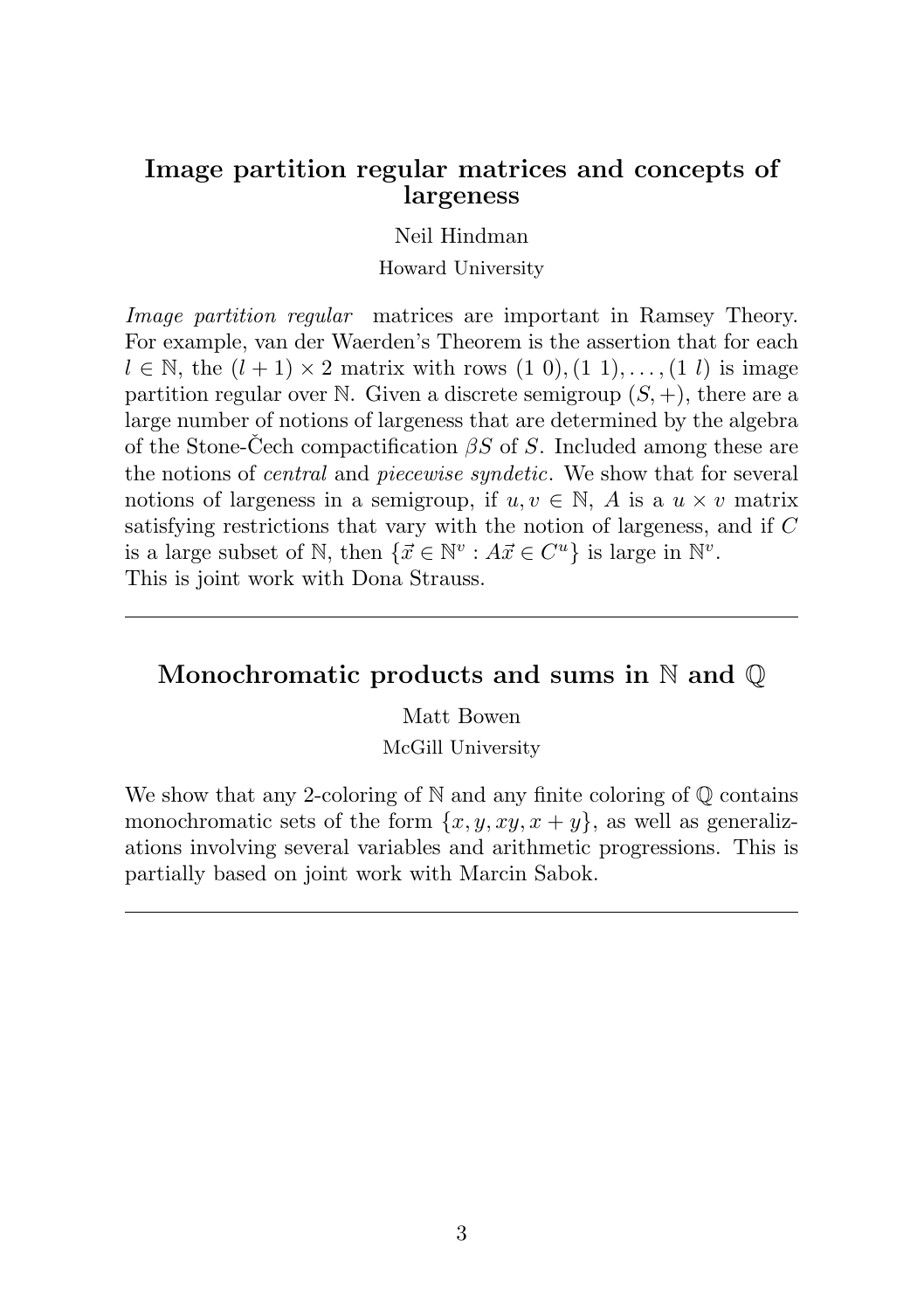## <span id="page-3-0"></span>Partition Regularity of Affine Plane Curves

Paulo Arruda

University of Vienna

Exploring an interplay between ultrafilters, nonstandard analysis and basic algebraic geometry, we extend Rado's Theorem on two variables by proving that the only irreducible Diophantine equation in two variables that admits infinitely many monochromatic solutions is  $x = y$ . Working with an algebraically closed field, we also use a known fact about colorings related to functions with no fixed points to provide a bound on a number of colors needed to show that an equation in two variables does not admit infinitely many monochromatic solutions.

### Subtracted image partition regular matrices

Sourav Kanti Patra

Department of Mathematics, Centre for Distance and Online Education, University of Burdwan

A finite or infinite matrix  $A$  with entries from  $\mathbb Q$  is image partition regular provided that whenever N is finitely colored, there must be some  $\vec{x}$  with entries from N such that all the entries of  $A\vec{x}$  are in some color class. There are several characterizations of finite image partition regular matrices. Compare to finite case infinite image partition regular matrices are very hard to analyze. Millliken-Taylor matrices and centrally image partition regular matrices are known examples of infinite image partition regular matrices. Here we introduce a new notion of image partition regularity. It will produce several new examples of infinite image partition regular matrices.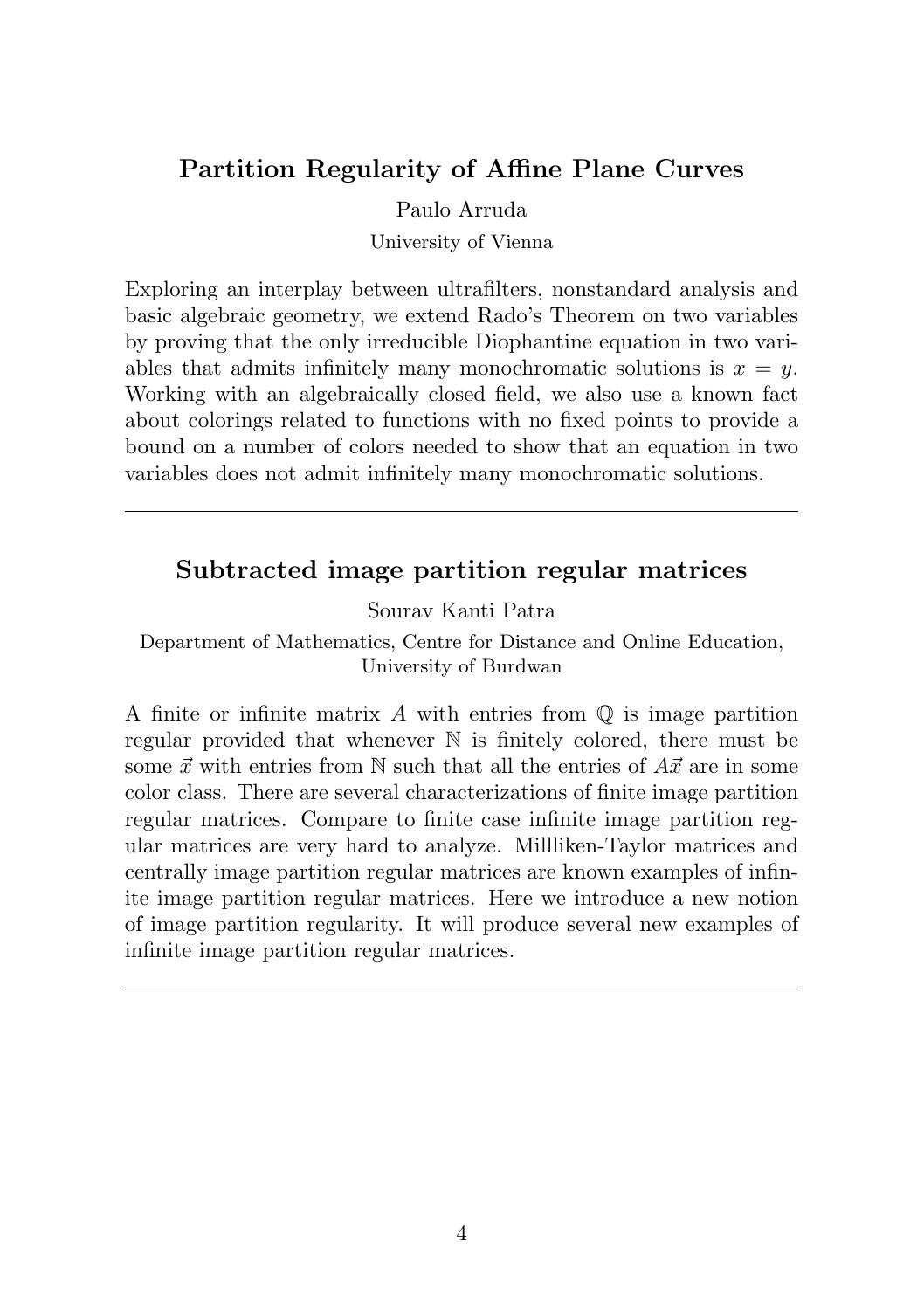#### <span id="page-4-4"></span>Monochromatic Solutions To  $a + b = cd$  Near Zero

#### Md Moid Shaikh

Department of Mathematics, Maharaja Manindra Chandra College

In [\[4,](#page-4-0) Corollary 1], Sarközy proved that there exist  $a \in \mathcal{A}, b \in \mathcal{B}, c \in \mathcal{C}$ , and  $d \in \mathcal{D}$  such that  $a + b = cd$  with the conditions p is any prime, A,  $\mathcal{B}, \mathcal{C}, \text{ and } \mathcal{D} \subseteq \mathbb{Z}_p, \text{ and } |\mathcal{A}| \cdot |\mathcal{B}| \cdot |\mathcal{C}| \cdot |\mathcal{D}| > p^3. \text{ In } [2] \text{ Gyarmati and }$  $\mathcal{B}, \mathcal{C}, \text{ and } \mathcal{D} \subseteq \mathbb{Z}_p, \text{ and } |\mathcal{A}| \cdot |\mathcal{B}| \cdot |\mathcal{C}| \cdot |\mathcal{D}| > p^3. \text{ In } [2] \text{ Gyarmati and }$  $\mathcal{B}, \mathcal{C}, \text{ and } \mathcal{D} \subseteq \mathbb{Z}_p, \text{ and } |\mathcal{A}| \cdot |\mathcal{B}| \cdot |\mathcal{C}| \cdot |\mathcal{D}| > p^3. \text{ In } [2] \text{ Gyarmati and }$ Sárközy extended this result to any finite field  $\mathbf{F}_q$ , where q is a prime power.

These results directed Csikvári, Sárközy, Gyarmati to raise a question [\[1,](#page-4-2) Problem B], "Does there exist a monochromatic solution to  $a+b=cd$ with  $a \neq b$ , whenever the set of natural numbers N is finitely colored?" They were unable to answer this question but proved certain partial results such as for every finite partition of N, the equation  $a + b = cd$ with  $a \neq b$  can be solved so that a and b, respectively c and d are in the same partition cell. In [\[3\]](#page-4-3), Hindman answered this question affirmatively by showing, in addition, that one can demand that  $a, b, c, d$ are all distinct and the color of  $a + b$  is the same as that of a, b, c, and d. In fact, he proved a considerably stronger result using the algebraic structure of  $\beta\mathbb{N}$ , the Stone-Cech compactification of  $\mathbb{N}$ . We want to establish the existence of monochromatic solutions to  $a + b = cd$  with  $a \neq b$  near zero for a dense subsemigroup of  $((0, \infty), +)$ , that is, we will get the above mentioned monochromatic solutions as small as we want. This is a joint work with Sourav Kanti Patra.

#### Bibliography

- <span id="page-4-2"></span>[1] P. Csikvári, A. Sárközy, and K. Gyarmati, *Density and Ramsey type* results on algebraic equations with restricted solution sets, Combinatorica 32 (4) (2012), 425-449.
- <span id="page-4-1"></span> $[2]$  K. Gyarmati and A. Sárközy, *Equations in finite fields with restric*ted solution sets. II (Algebraic Equations), Acta. Math. Hungar. 119 (2008), 259-280.
- <span id="page-4-3"></span>[3] N. Hindman, Monochromatic sums equal to products in N, Integers 11A (2011), Article 10.
- <span id="page-4-0"></span> $[4]$  A. Sárközy, On sums and products of residues modulo p, Acta. Arith. 118 (2005), 403-409.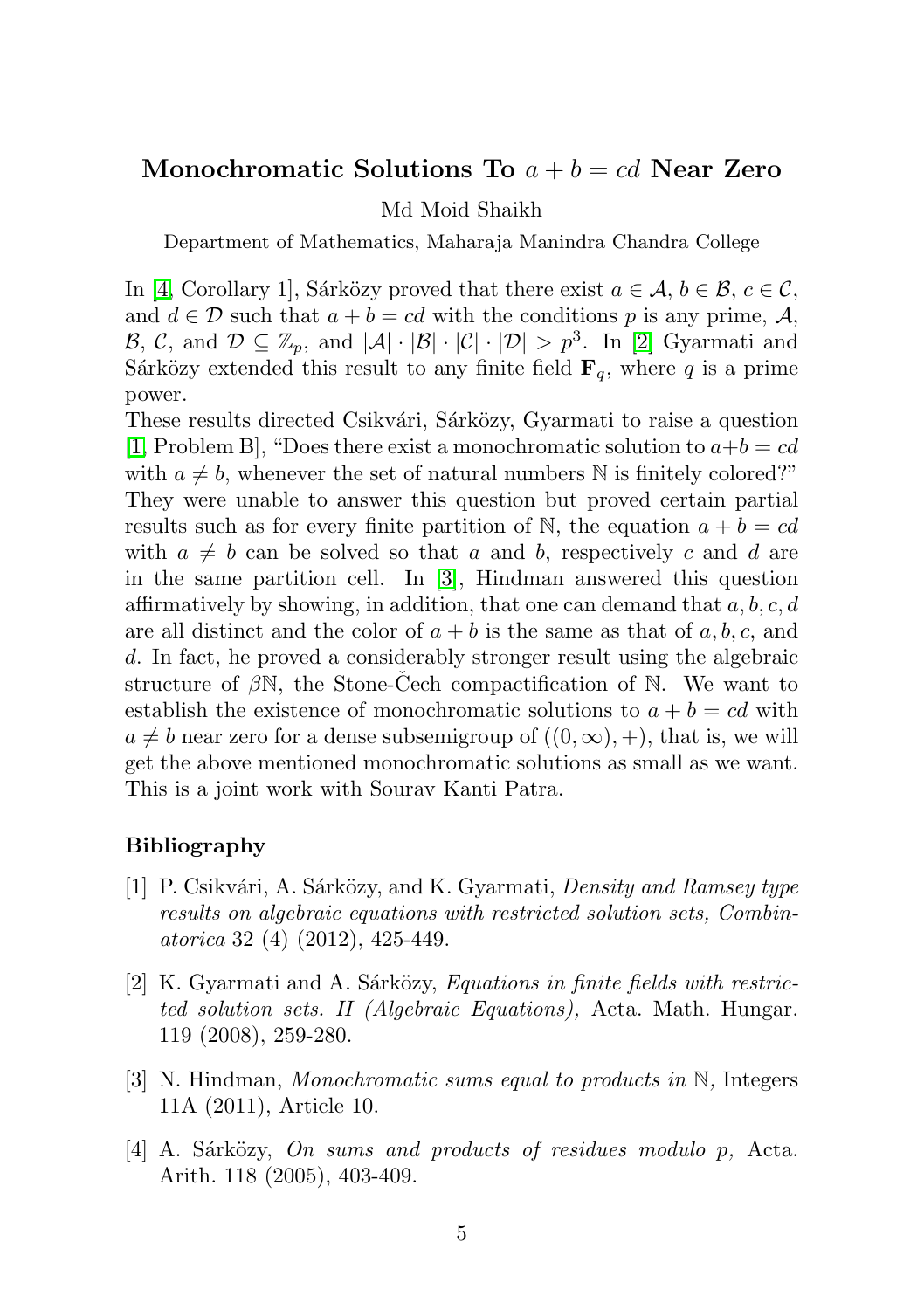### <span id="page-5-0"></span>Fragile and indesctructible ultrafilters on  $\omega$

David Chodounský

Institute of Mathematics of the Czech Academy of Sciences

We study ultrafilters on countable sets which are indestructible with the Sacks forcing, or in general generate an ultrafilter in some extensions of the universe of sets  $V$ . We say that an ultrafilter is fragile if it never generates an ultrafilter if new subsets of  $\omega$  are added to the universe. It was proved by Bartoszyński, Goldstern, Judah, and Shelah that there exists an ideal  $\mathcal I$  on  $\omega$  such that an ultrafilter is fragile whenever it is disjoint with  $\mathcal I$ . We improve this result by showing that the ideal  $\mathcal Z$  of subsets of  $\omega$  with zero upper density also has this property. This is a joint work with Osvaldo Guzmán and Michael Hrušák.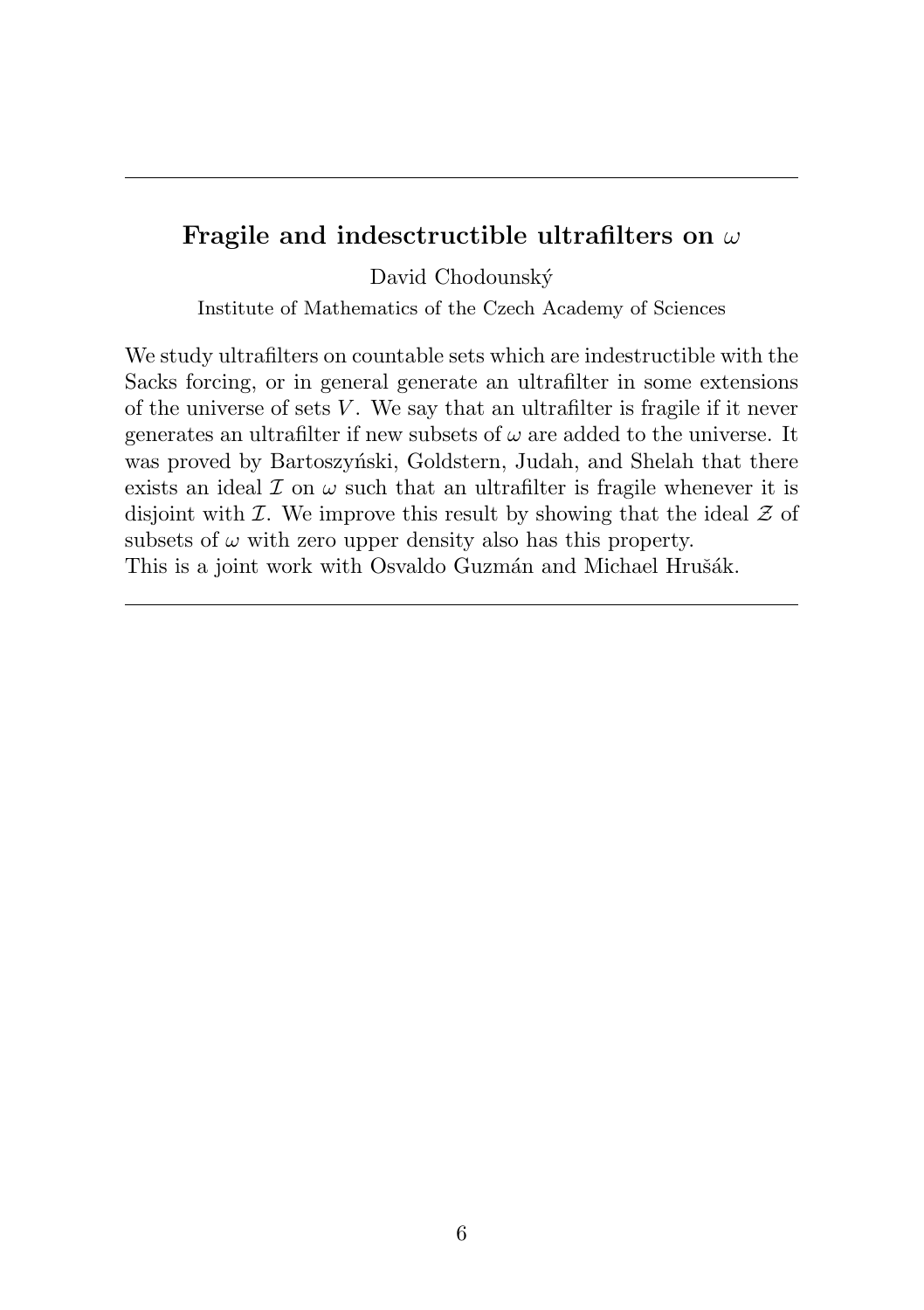# <span id="page-6-0"></span>Tuesday 7th

#### Infinite sumsets in sets with positive density, Part 1

Joel Moreira University of Warwick

In the 1970's Erdös asked several questions about what kind of infinite structures can be found in every set of natural numbers with positive density. Whilst many of these questions remain open, one conjecture was recently resolved in joint work with Richter and Robertson: it was proved that every set of natural numbers with positive density contains the sumset of two infinite sets. In this talk, which is the first of a two parts series, we present a natural generalization for Erdös' conjecture, stating that, for any  $k \in \mathbb{N}$ , any set of positive upper Banach density contains a sumset  $B_1 + \cdots + B_k$ , where all  $B_1, \ldots, B_k \subseteq \mathbb{N}$  are infinite. I will describe some of the initial ideas that go into the proof of this new result, including a reduction motivated by ultrafilters to a result in topological dynamics. This talk is based on joint work with Kra, Richter and Robertson.

#### Infinite sumsets in sets with positive density, Part 2

Florian Karl Richter

EPFL

In this talk we will go deeper into the proof of a new result that asserts that every subset of the integers with positive density contains a sumset  $B_1 + \cdots + B_k$  where  $B_1, \cdots, B_k$  are infinite. Our method relies on a newfound connection between k-fold sumsets in the integers and return times of orbits in k-fold joinings of measure preserving systems arising from the Host-Kra structure theory. I will make an effort to keep the talk accessible to a wider audience by motivating the dynamical notions involved through simple examples. The talk will conclude with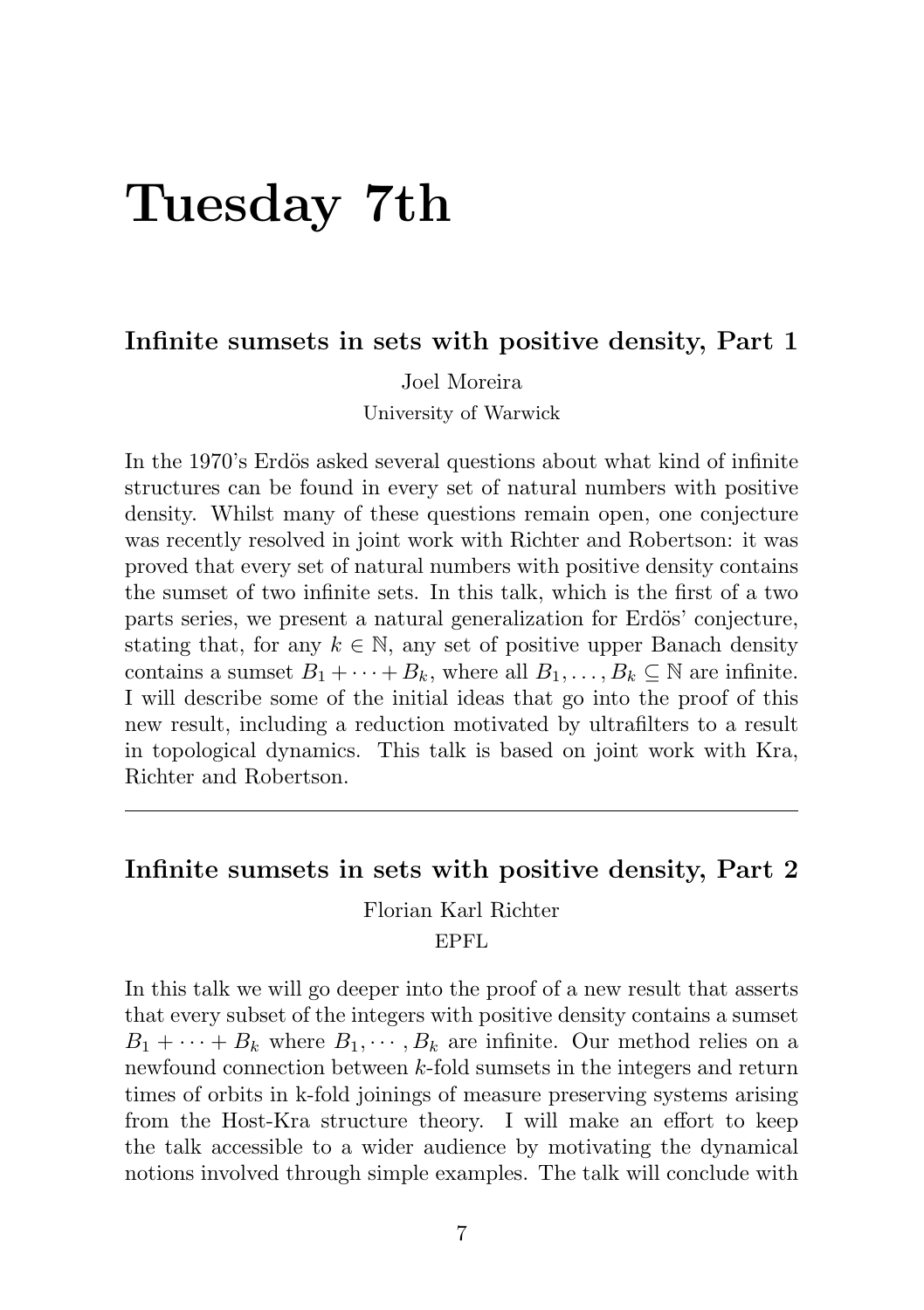<span id="page-7-0"></span>a hodgepodge of open problems, some connected to ultrafilters and the algebra on the Stone-Cech compactification of the integers. This talk is based on joint work with Kra, Moreira, and Robertson.

## Some new applications of ultrafilters to Diophantine approximation, combinatorial number theory and ergodic theory

Vitaly Bergelson Ohio State University

The goal of this talk is to review some recent results obtained jointly with Rigo Zelada.

In the first part of our talk we will focus the discussion on the set of the form  $R(v, \epsilon) = \{n \in \mathbb{N} : ||v(n)|| < \epsilon\}$  where v is a real polynomial, with  $deg(v) \geq 1$ , satisfying  $v(0) = 0$ .  $\epsilon > 0$ , and  $\|\cdot\|$  denotes the distance to the nearest integer. It turns out that if  $v$  is an odd polynomial (i.e.  $v(-x) = -v(x)$  the sets  $R(v, \epsilon)$  have, somewhat unexpectedly, strong properties of largeness which are best described via the iterated sets of differences. We will discuss an ultrafilter approach to obtaining these results.

We will then describe the applications of new Diophantine results to ergodic theory and combinatorics. These include a new characterization of weakly mixing systems as well as a new invariant of Furstenberg-Sarközy theorem which states that for any integer-valued polynomial  $v(n)$  satisfying  $v(0) = 0$ , and for any set  $E \subseteq \mathbb{N}$  of positive upper density, there exist two distinct elements  $x, y \in E$  and a positive integer n such that  $x - y = v(n)$ .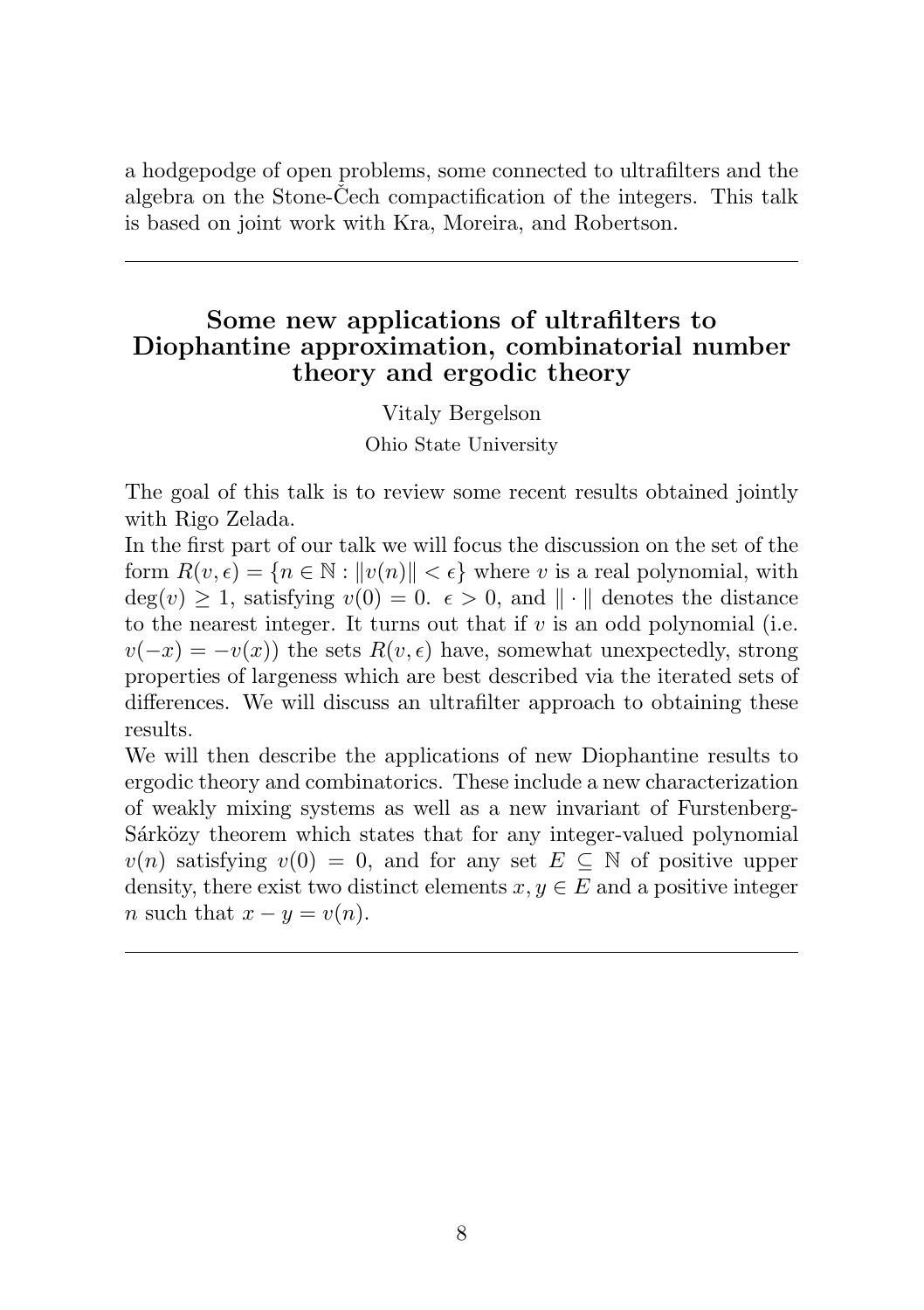#### <span id="page-8-0"></span>Khintchine's recurrence theorem

Dibyendu De

Department of Mathematics, University of Kalyani

Celebrated Khintchine's recurrence theorem improves the classical Poincaré recurrence theorem in two ways: it provides a lower bound on the size of the intersection and shows that the set of return times is large. Furstenberg multiple recurrence is a vast generalization of Poincaré recurrence theorem. Aiming at a simultaneous extension of Khintchine's and Furstenberg's recurrence theorems, Bergelson, Host and Kra established Khintchine's recurrence theorem for 2nd and 3rd order for Ergodic system of  $\mathbb Z$  action.

Further Furstenberg and Katznelson generalized Furstenberg's recurrence theorem to multiple commuting transformations. It is therefore natural to ask whether a result analogous to multiple recurrence theorem for multiple commutating transformations in the direction of Khintchine recurrence theorem exists. Qing Chu proved the following generalization of two transformations: let  $(X, \mathcal{B}, \mu)$  be a probability space, and let  $T_1$  and  $T_2$  be two commuting invertible measure-preserving transformations and that  $(X, \mathcal{B}, \mu, T_1, T_2)$  is ergodic and if A is a set with positive measure then for every  $\epsilon > 0$ 

$$
\{n \in \mathbb{Z} : \mu(A \cap T_1^{-n}A \cap T_2^{-2n}A) > \mu(A)^4 - \epsilon\}
$$

is syndetic. Here it is to note that the exponent 4 cannot be replaced by 3.

For the action of non commutative group the scenario is more complicated. Bergelson, McCutcheon and Zhang proved the following multiple recurrence theorem for two commutaing transformation for the action of countable amenable groups, which is known as non commutative Roth theorem.

In a recent work P. Durcik, R. Greenfeld, A. Iseli, A. Jamneshan, and J. Madrid extended non commutative Roth theorem for arbitrary amenable group action, on the other hand Qui Chu's version of Khintchine recurrence theorem was extended for arbitrary countable amenable group action. Keeping these two theorems in mind it is natural to expect a version of Khintchine recurrence theorem for the action of arbitrary amenable group.

In the present work we establish that such generalization holds.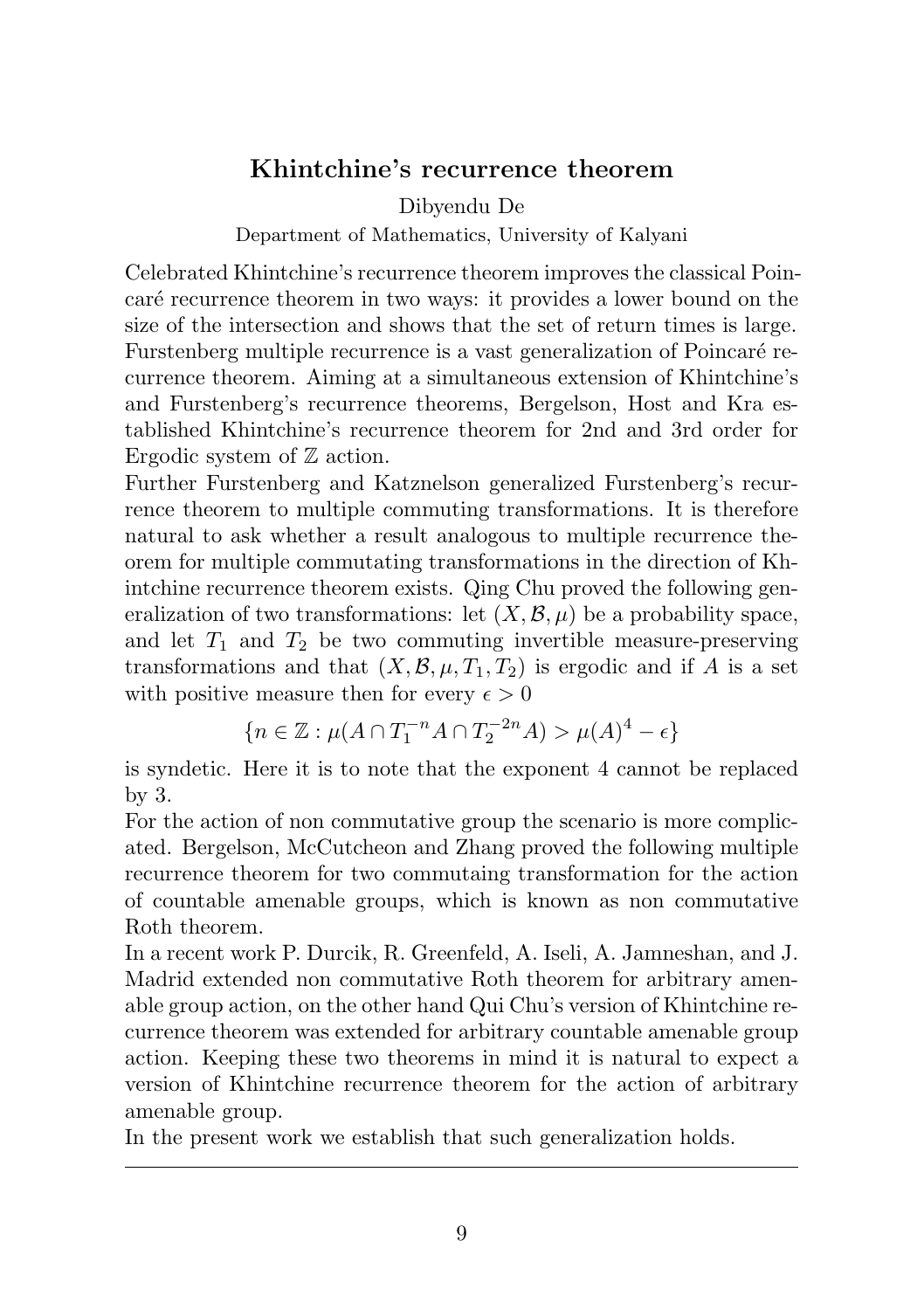## <span id="page-9-0"></span>On limit spaces and actions of groups

Cornelia Drutu Badea Mathematical Institute, University of Oxford

Using ultrafilters one can construct a limit of a sequence of spaces, or of a sequence of actions of a group. Such limits are used in topology (compactification of the Teichmüller space), geometry (Gromov's Polynomial Growth Theorem, isoperimetric inequalities, rigidity results) and analysis (Banach limits and amenability, local theory of Banach spaces, Assouad's theorem on embeddings). The range of distinct limits for a given infinite group relates to the Continuum Hypothesis.

#### Integration with filters

Monroe Eskew University of Vienna

In recent work, we introduced a notion of integration that allows for infinitesimal measures without needing the axiom of choice. The range of values of integrals of real functions is in general not a field but a "comparison ring", which is preserved under reduced powers. This notion of integral is able to represent classical integrals in a canonical way. As an application, we define a geometric measure over an infinitedimensional vector space that overcomes some of the well-known limitations for real-valued measures and addresses an old paradox about conditional probability. This leads to a notion of fractal dimension, and we apply Martin's Axiom to explore the possible order structure among these dimensions.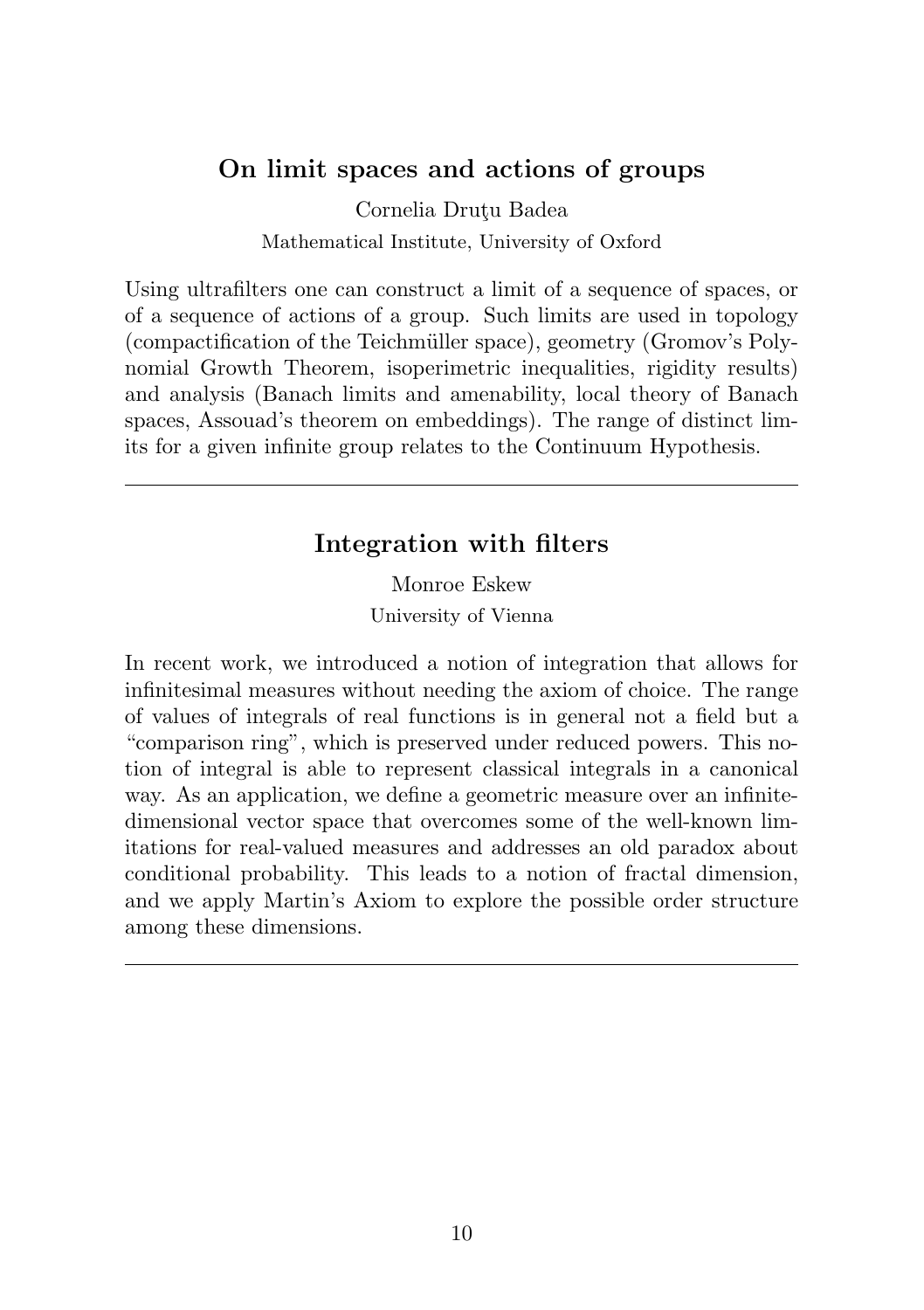### <span id="page-10-0"></span>A walk through some applications of ultrafilters and ultraspaces in Metric Fixed Point Theory

Maria Japón

Departamento de Análisis Matemático, Universidad de Sevilla

Metric fixed point theory has its origins with Banach's contraction principle in 1922: If  $(X, d)$  is a complete metric space and  $T : X \to X$  is a contractive mapping (there is some  $c \in (0, 1)$  such that  $d(Tx, Tu) \leq$  $cd(x, y)$  for all  $x, y \in X$ ), then there is a unique fixed point.

Unlike Schauder's fixed point theorem for continuous functions, which has a topological flavour, the metric or distance plays an essential role when contractive mappings are considered. If we let  $T$  be nonexpansive  $(d(Tx, Ty) \leq d(x, y)$  for all  $x, y \in X$ ) the existence of a fixed point is no longer assured.

The first positive results for the existence of fixed points for nonexpansive mappings appeared in the 1960s when Browder and Ghöde independently proved that every nonexpansive self-mapping defined from a closed convex bounded of a Hilbert space H does have a fixed point. If we replace H by the sequence space  $\ell_1$  or  $c_0$ , the above statement is no longer true. At a first sight, it could be thought that the weak compactness of the domain may have something to say, but Alspach's example, published in 1981, strongly collided with this idea. In fact, Alspach proved that the baker transform is nonexpansive for the  $\|\cdot\|_1$ norm and leaves invariant a convex weakly compact subset containing no fixed points.

There is a wide and extensive literature developed along the last 60 years studying connections between geometry in Banach spaces and the existence of fixed points for nonexpansive mappings (see some references below). Nevertheless, some long-standing classical problems dating back to the second half of the twentieth century are still open.

The purpose of this talk is to show how ultra-method techniques have become an essential tool applied quite successfully in many proofs concerning metric fixed point results, playing a twofold role: it allows us to simplify many long and complex arguments and simultaneously it has propelled the achievement of great advances within the theory.

Some open problems, where new insights concerning the use of ultrafilters and ultra-product spaces could be of application, will be displayed.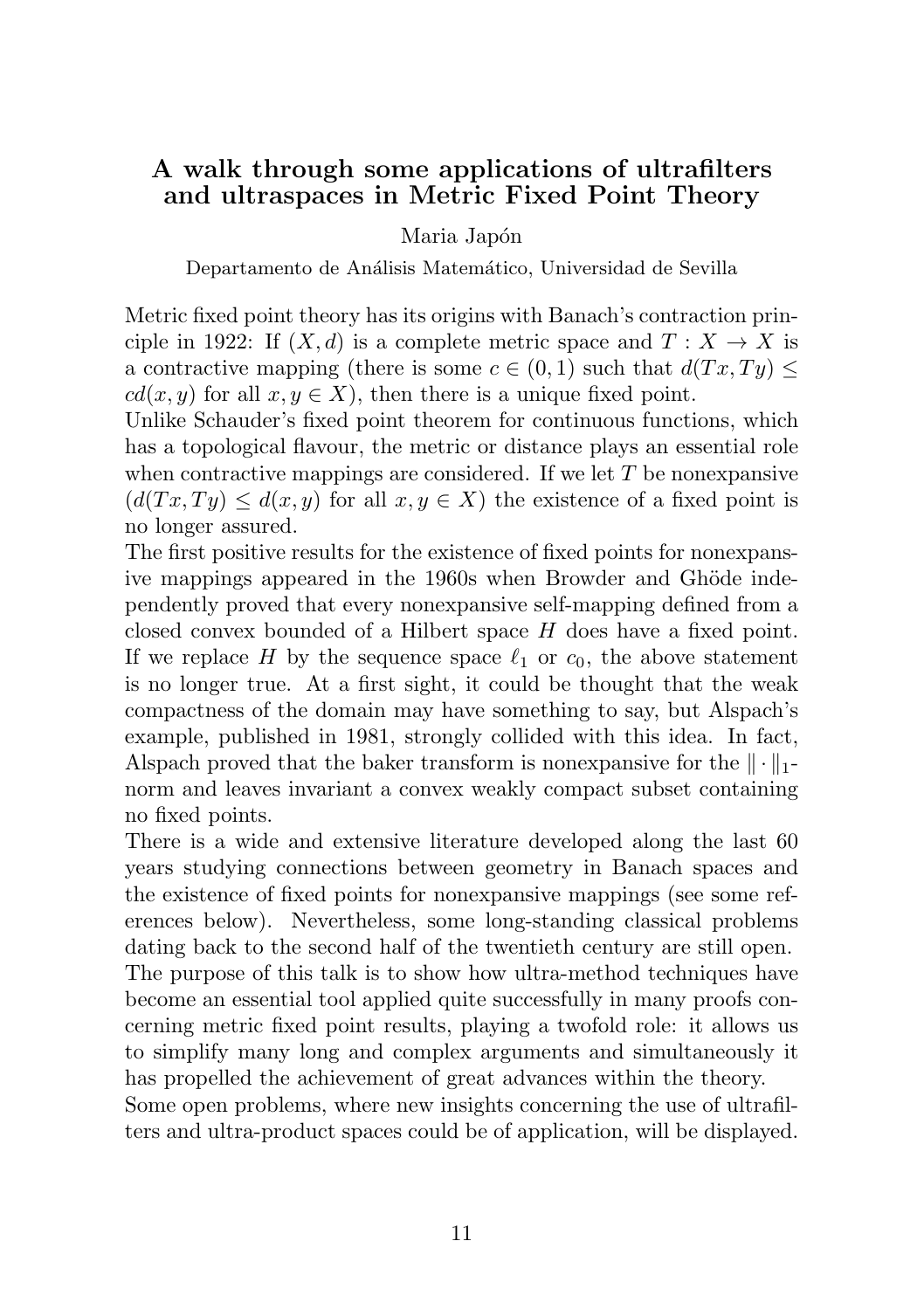#### <span id="page-11-0"></span>Bibliography

- [1] A. Aksoy and A. Khamsi, Nonstandard Methods in Fixed Point Theory, Springer-Verlag, 1990.
- [2] T. Domínguez Benavides and M. Japón, Fixed point properties and reflexivity in variable Lebesgue spaces, J. Funct. Anal. 280 (2021), no. 6, 22 pp.
- [3] M. Japón, *Dual fixed point property on spaces of continuous func*tions under equivalent norms, J. Math. Anal. Appl. 479 (2019), no. 2, 2090–2103.
- [4] W. Kirk and B. Sims (editors) Handbook of Metric Fixed Point Theory, Springer Netherlands, 2001.

## Quasi-Følner sequences on arbitrary countable semigroups

#### Hedie Hosseini

Department of Mathematics, Faculty of Sciences, Shahed University

Let  $S$  be an arbitrary countable semigroup and let  $P$  be a countable subsemigroup of  $(S^S, \circ)$ , where  $S^S$  is semigroup of the collection of all functions  $f : S \rightarrow S$  with composition operation. A sequence  $\mathcal{F} = \{F_n\}_{n \in \mathbb{N}}$  of non-empty finite subsets of S is called quasi-Følner sequence on S if  $\lim_{n\to\infty} \frac{|F_n \cap g(F_n)|}{|F_n|} = 1$ , for every  $g \in P$ . We show that a suitable countable amenable subsemigroup  $P$  of  $S^S$  induces a quasi-Følner sequence on S, so the upper density  $\bar{d}_{\mathcal{F}}$  and the upper Banach density  $d^*_{\mathcal{F}}$  has been defined on S. Also, we prove a weak version of Furstenberg's correspondence principal Theorem on arbitrary countable semigroup S and prove some combinatorial results on arbitrary countable semigroups.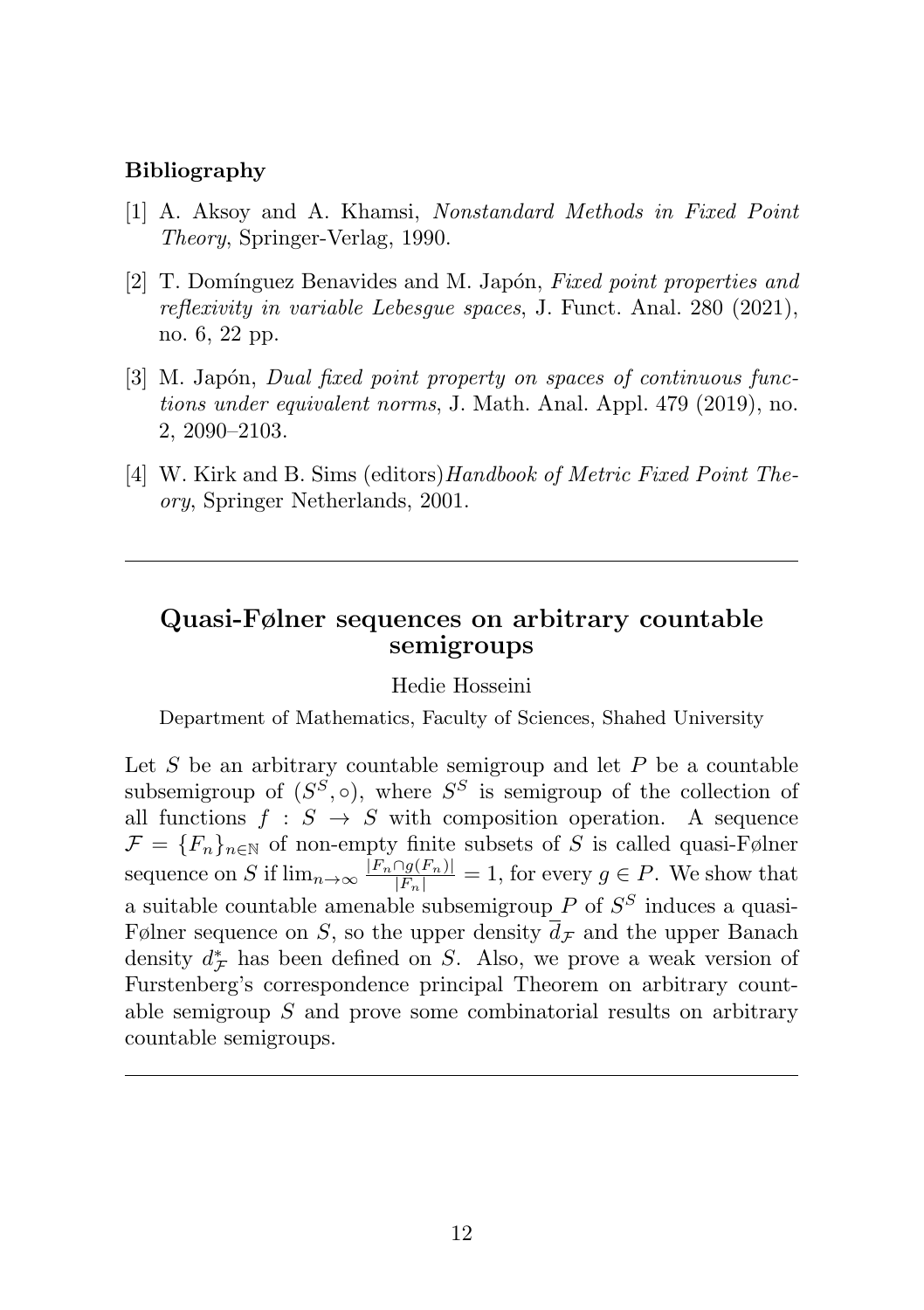# <span id="page-12-2"></span>Wednesday 8th

### Ultrafilters and topological Ramsey spaces

Natasha Dobrinen

Department of Mathematics, University of Denver

Topological Ramsey spaces are central to various structural results involving ultrafilters satisfying weak partition properties. Many partial orders used to build such ultrafilters have been found to contain topological Ramsey spaces densely inside of them, making available strong techniques which enable fine-tuned results. The first such spaces were built by Dobrinen and Todorcevic in order to classify the exact Rudin-Keisler and Tukey structures for a hierarchy of weak Ramsey ultrafilters constructed by Laflamme. This talk will survey ultrafilters with weak Ramsey properties and applications afforded by Ramsey space techniques to the Katětov, Rudin-Keisler, and Tukey orders, calculations of partition relations of ultrafilters, and properties of models of ZF with ultrafilters. Central to these results are Ramsey-classification theorems extending theorems of Erdős-Rado and Pudlák-Rödl providing canonical equivalence relations on fronts and barriers. Survey references for the talk: [\[1\]](#page-12-0), [\[2\]](#page-12-1).

#### Bibliography

- <span id="page-12-0"></span>[1] Natasha Dobrinen, Survey on the Tukey theory of ultrafilters, Zbornik Radova 17 (2015), no. 25, 53-80.
- <span id="page-12-1"></span>[2] Natasha Dobrinen, Topological Ramsey spaces dense in forcings, Structure and Randomness in Computability and Set Theory (Douglas Cenzer, Christopher Porter, and Jindrich Zapletal, ads.), World Scientific, 2020, 3-58 pp.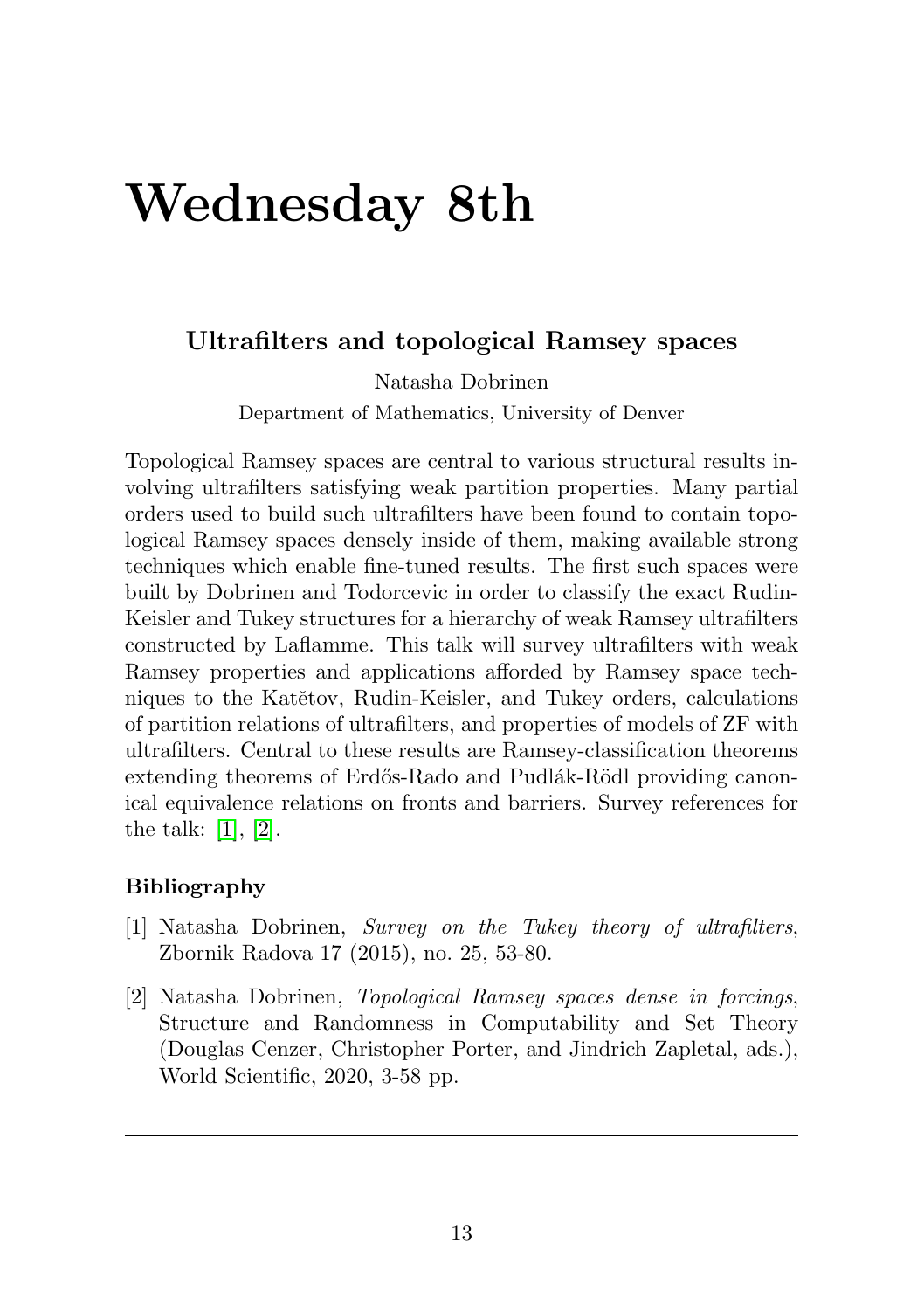# <span id="page-13-1"></span>Nonstandard Analysis Without Ultrafilters

Guillaume Massas University of California, Berkeley

Although nonstandard analysis has grown into a diverse field that studies a wide variety of structures, many of its applications to ordinary mathematics rely on the existence of a first-order structure  $\mathcal M$  satisfying versions of the following axioms [\[1\]](#page-13-0):

- 1. (Extension Principle) The signature of  $\mathcal M$  contains a nonstandard extension  $S^*$  for any finitary relation S on R.
- 2. (Transfer Principle)  $\mathbb R$  is an elementary substructure of  $\mathscr M$ .
- 3. (Saturation Principle) Any countable sequence of non-empty nested definable subsets of  $\mathbb{R}^*$  has non-empty intersection.

It is well-known that the existence of a nonstandard extension satisfying these three conditions implies the existence of a non-principal ultrafilter on  $\omega$ , and thus exceeds the resources of semi-constructive mathematics  $(ZF + DC)$ , a natural setting for standard analysis [\[5,](#page-14-0) Chap. 14].

In this talk based on [\[4\]](#page-14-1), we will present a way out of this problem that relies on an alternative to Tarskian semantics known as possibility semantics [\[2\]](#page-14-2). In particular, we show that the appeal to classical ultrapowers modulo a non-principal ultrafilter on  $\omega$  can be avoided by using the partially-ordered set of all non-principal filters on  $\omega$  to define a semi-constructive analogue  $\mathcal{R}$  of the hyperreal line which satisfies versions of the Extension, Transfer and Saturation Principles. We show how basic results of Robinsonian nonstandard analysis can be retrieved, and how  $R$  can serve as an alternative foundation for infinitesimal calculus  $\dot{a}$  la Keisler [\[3\]](#page-14-3). We conclude by highlighting connections with Boolean-valued analysis [\[6\]](#page-14-4) and forcing in models of  $ZF + DC$ .

#### Bibliography

<span id="page-13-0"></span>[1] I. Goldbring and S. Walsh. An invitation to nonstandard analysis and its recent applications. Notices of the American Mathematical Society, 66(6):842–851, 2019.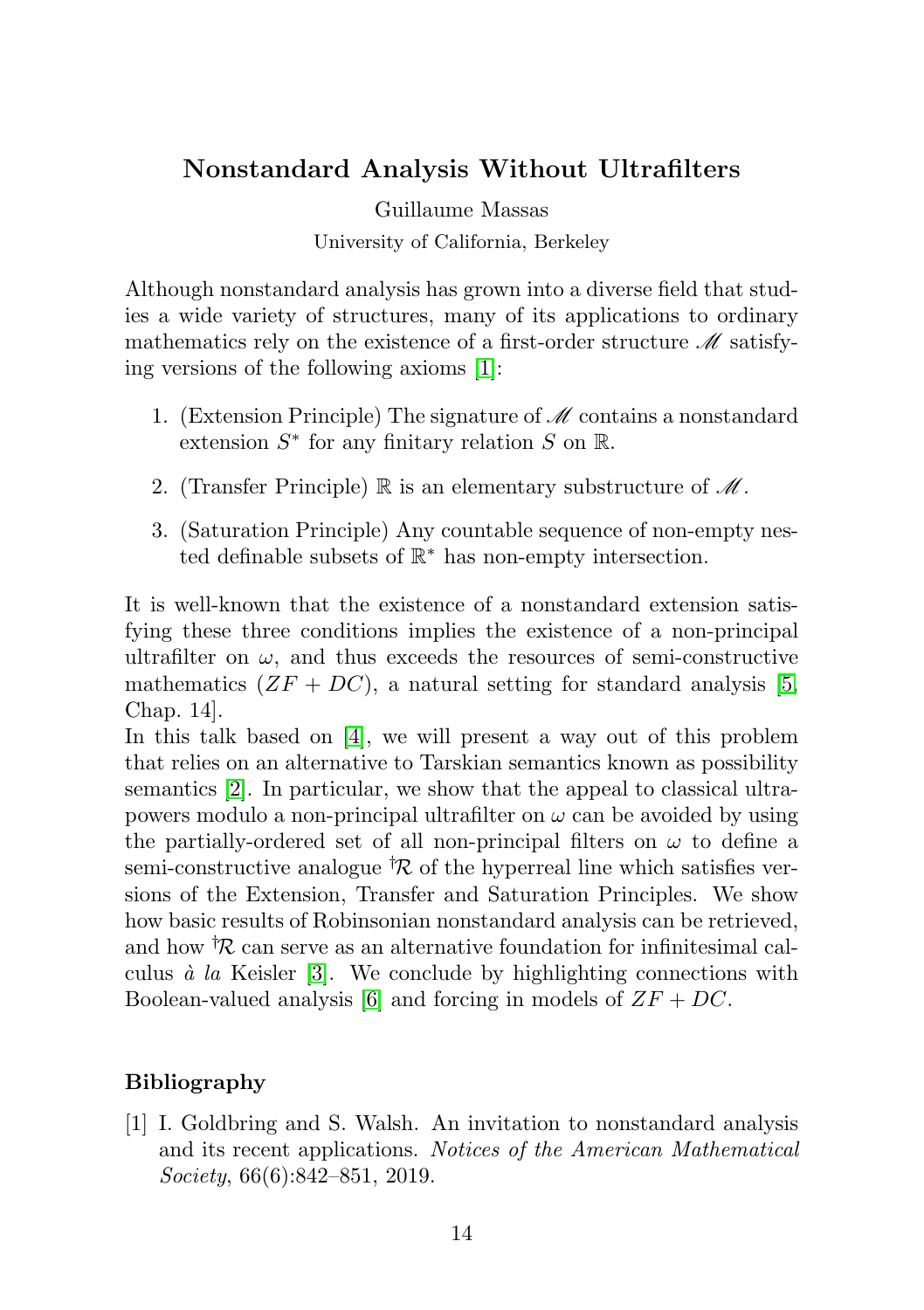- <span id="page-14-5"></span><span id="page-14-2"></span>[2] W. H. Holliday. Possibility semantics. In M. Fitting, editor, Selected Topics from Contemporary Logics, volume 2 of Landscapes in Logic, pages 363–476. College Publications, 2021.
- <span id="page-14-3"></span>[3] H. J. Keisler. Elementary calculus: An infinitesimal approach. Courier Corporation, 2013.
- <span id="page-14-1"></span>[4] G. Massas. A semi-constructive approach to the hyperreal line. arXiv preprint arXiv:2201.10818, 2022.
- <span id="page-14-0"></span>[5] E. Schechter. Handbook of Analysis and its Foundations. Academic Press, 1996.
- <span id="page-14-4"></span>[6] D. Scott. Boolean models and non-standard analysis. In W. Luxemburg, editor, Applications of Model Theory to Algebra, Analysis and Probability. Holt, Rinehart and Winston, 1969.

## Ultrapowers and topological groups

Michael Hrušák

Universidad Nacional Autónoma de México

We shall discuss the recent solution to Comfort's and van Douwen's problems on contably compact topological groups and related questions concerning ultrafilters.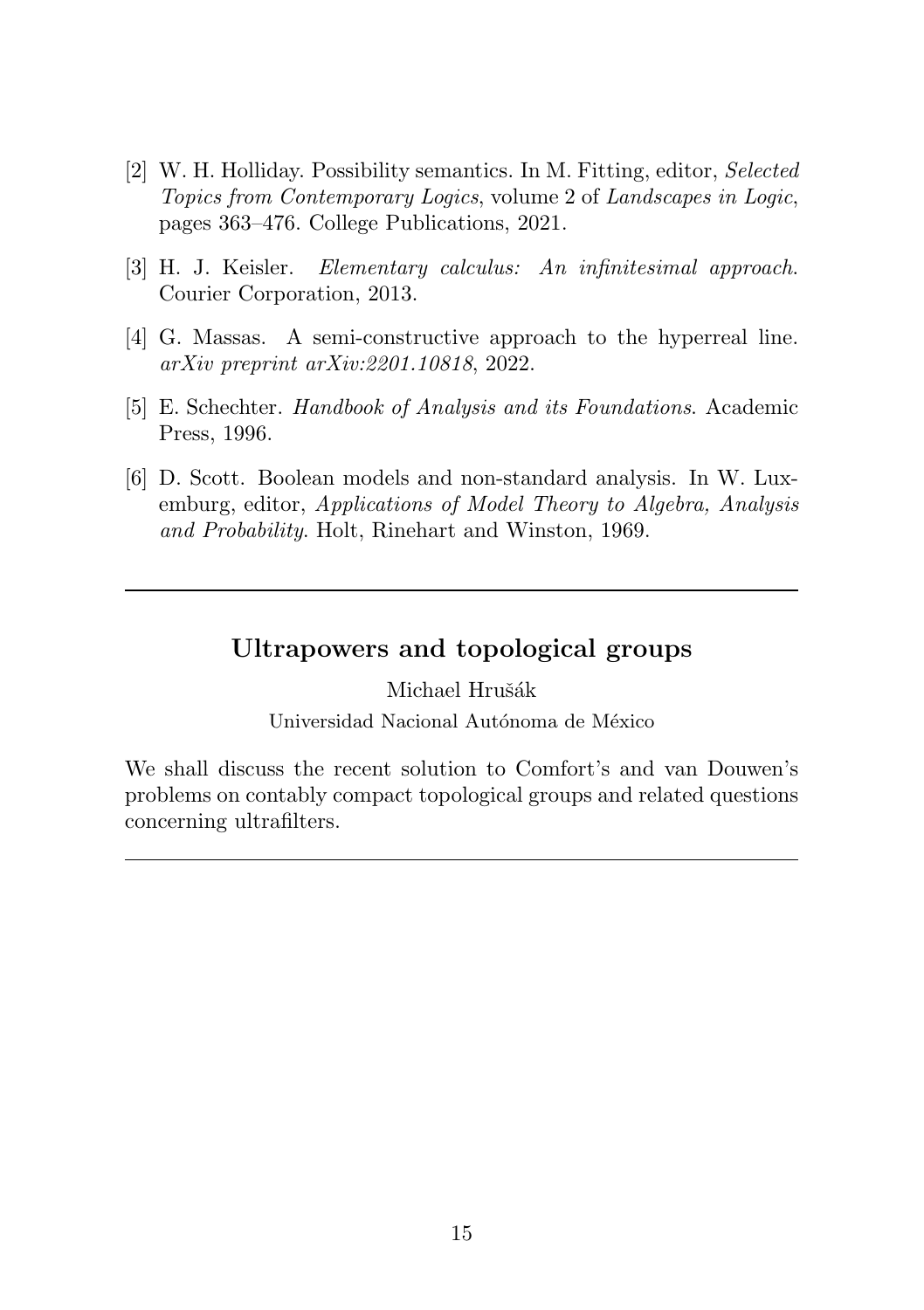### <span id="page-15-0"></span>Dense metrizable subspaces in powers of Corson compacta

Santi Spadaro

Dipartimento di Ingegneria, Universit`a degli Studi di Palermo

A Corson compactum is a compact space which embeds into  $\Sigma(\mathbb{R}^k)$  =  ${x \in \mathbb{R}^{\kappa} : |\{\alpha < \kappa : x(\alpha) \neq 0\}| \leq \aleph_0},$  for some cardinal  $\kappa$ . Many natural classes of compacta lie in this class, including weakly compact subspaces of Banach spaces. The problem of when a Corson compactum has a dense metrizable subspace is a well-known one (it has a positive answer, for example, for the class of weakly compact subspaces of Banach spaces). In 1981 Todorcevic constructed the first ZFC example of a Corson compactum without a dense metrizable subspace.

The countable product of Corson compacta is still a Corson compactum and this inspired us to study the above problem in this setting. We characterize when the countable power of a Corson compactum has a dense metrizable subspace and construct consistent examples of Corson compacta whose countable power does not have a dense metrizable subspace. It is still open whether a Corson compactum with these features can be constructed in ZFC.

This is joint work with Arkady Leiderman and Stevo Todorcevic.

## Pseudofiniteness and measurability in the everywhere infinite forest

Darío García

Departamento de Matemáticas, Universidad de los Andes

A structure M is said to be pseudofinite if every first-order sentence that is true in  $M$  has a finite model, or equivalently, if  $M$  is elementarily equivalent to an ultraproduct of finite structures. For this kind of ultraproducts, the fundamental theorem of ultraproducts (Los' Theorem) provides a powerful connection between finite and infinite structures, which can be used to prove qualitative properties of large finite structures using combinatorial methods applied to non-standard cardinalities of definable sets. Also, in the other direction, quantitative properties in classes of finite structures often induce desirable modeltheoretic properties in their ultraproducts.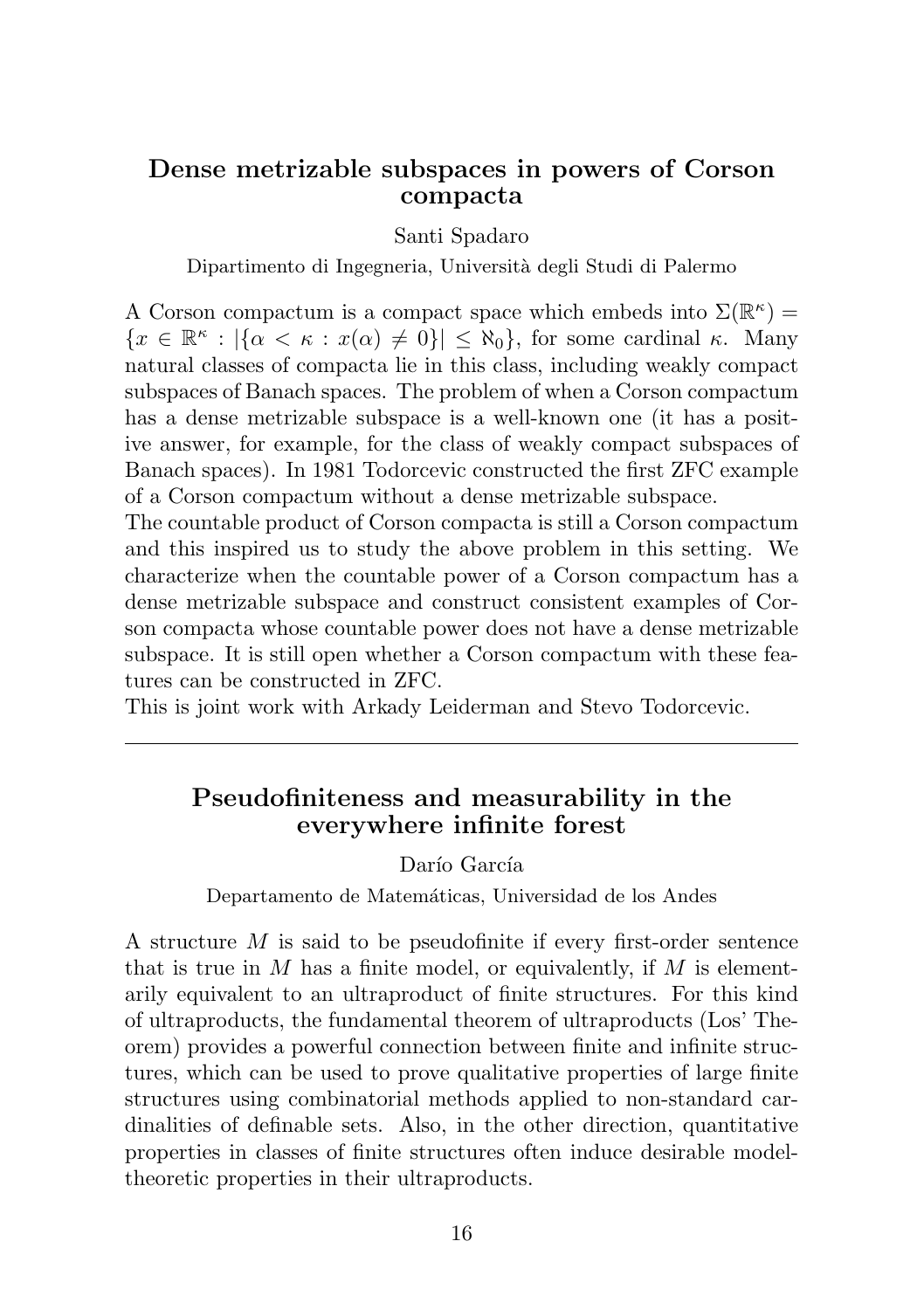The concept of asymptotic classes of finite structures was defined by Macpherson and Steinhorn in [\[4\]](#page-17-0) as classes of finite structures that satisfy strong conditions on the sizes of definable sets. The most notable examples are the class of finite fields, the class of cyclic groups, or the class of Paley graphs. The infinite ultraproducts of asymptotic classes are all supersimple of finite SU-rank, but recent generalizations of this concept (known as multidimensional asymptotic classes, or m.a.c.) are more flexible and allow the presence of ultraproducts whose SU-rank is possibly infinite. (cf. [\[1\]](#page-16-0), [\[5\]](#page-17-1)).

In this talk we will introduce the concepts of pseudofinite structures and multidimensional asymptotic classes having as motivating example the theory of the everywhere infinite forest, which is the theory of an acyclic graph G such that every vertex has infinite degree, which is a well-known example of an  $\omega$ -stable theory of infinite rank.

We will show that  $G$  is also pseudofinite, and is elementarily equivalent to an infinite ultraproduct  $M$  of a multidimensional exact class of finite regular graphs. Moreover, we will present a precise description of the possible cardinalities of their definable sets in terms of polynomials in two variables with integer coefficients and evaluated in the non-standard cardinalities  $\alpha = |M|$  and  $\beta = |\{x \in M : xRa\}|$  (the non-standard cardinality of any ball of radius 1 in  $M$ ). Combining these results it is also possible to give a description of forking and Urank for the infinite everywhere forest in terms of certain pseudofinite dimensions (see [\[2\]](#page-16-1), [\[3\]](#page-16-2)).

This is joint work with Melissa Robles.

#### Bibliography

- <span id="page-16-0"></span>[1] S. Anscombe, D. Macpherson, and C. Steinhorn, Multidimensional asymptotic classes and generalised measurable structures, in preparation.
- <span id="page-16-1"></span>[2] D. García, D. Macpherson, and C. Steinhorn, *Pseudofinite struc*tures and simplicity, Journal of Mathematical Logic, vol.15 (2015), no. 01, 1550002.
- <span id="page-16-2"></span>[3] E. Hrushovski, On pseudo-finite dimensions, Notre Dame Journal of Formal Logic, vol. 53 (2013), no. 3-4, pp. 463–495.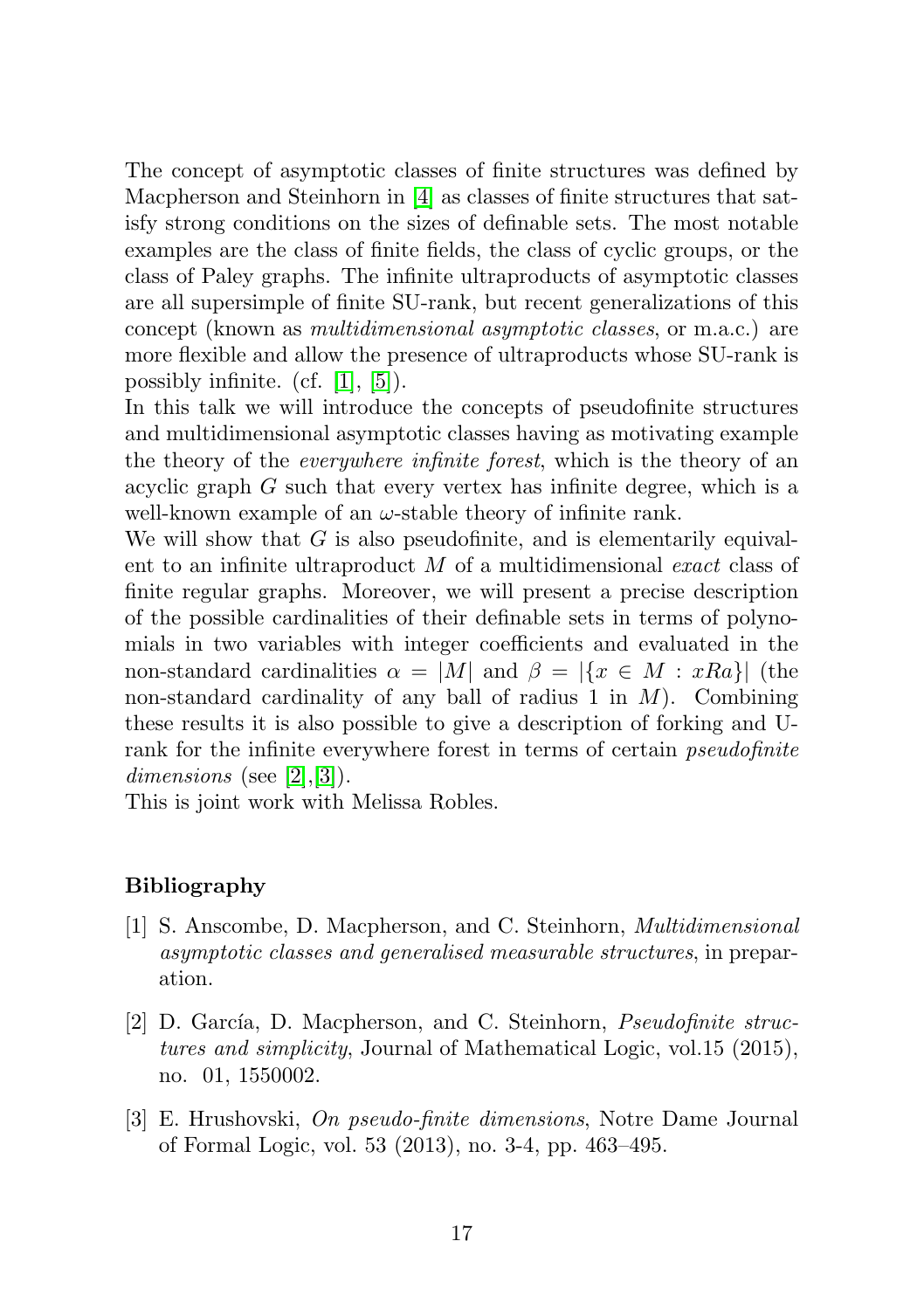- <span id="page-17-2"></span><span id="page-17-0"></span>[4] D. Macpherson and C. Steinhorn, One-dimensional asymptotic classes of finite structures, Transactions of the American Mathematical Society, vol. 360 (2008), no. 1, pp. 411–448.
- <span id="page-17-1"></span>[5] D. Wolf, Multidimensional asymptotic classes of finite structures, PhD. Thesis, University of Leeds, 2016.

## Big Ramsey degrees of hypergraphs

Matěj Konečný

Department of Applied Mathematics (KAM), Charles University

We prove that unconstrained ultrahomogeneous relational structures (e.g. edge-coloured hypergraphs) have finite big Ramsey degrees if and only if they are  $\omega$ -categorical, that is, have only finitely many *n*-types for every  $n$  (for hypergraphs this corresponds to having finitely many colours of each arity). The "if" part is proved by an application of the product version of Milliken's Tree Theorem for rapidly branching trees, the "only if" part follows by an adaptation of an argument that the Halpern–Läuchli theorem does not hold for infinitely branching trees. This is the first time we were able to handle structures in infinite languages and our result shows that the breaking point seems to be when the so-called tree of types becomes infinitely branching. In the talk, we will introduce the area of big Ramsey degrees and outline the correspondence between big Ramsey results and tree Ramsey theorems which we use to prove our result.

This is joint work with Braunfeld, Chodounský, de Rancourt and Kawach.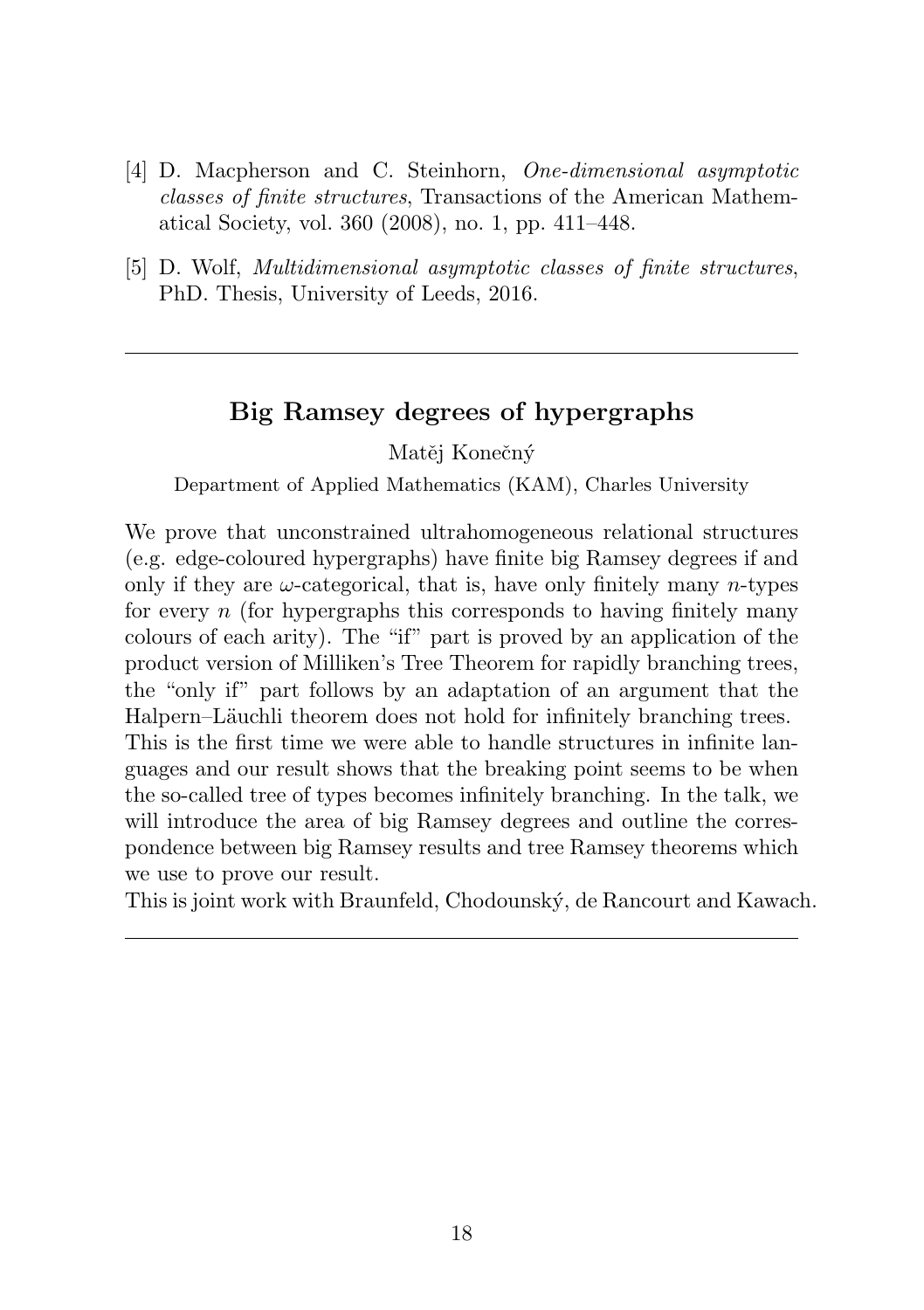### <span id="page-18-0"></span>Big Ramsey degrees and trees with sucessor operation

Jan Hubička

Department of Applied Mathematics (KAM), Charles University

Recent results on big Ramsey degrees (by Dobrinen on triangle-free and Henson graphs, by Zucker on free amalgamation classes) involve formulation of special purpose tree Ramsey theorems for trees with coding nodes. The proofs of such theorems are quite involved and follow the basic scheme of the Harrington's proof of the Milliken tree theorem via the method of forcing. The main technical difficulties come from the asymmetric placement of coding nodes and complicated definitions of subtrees which need to preserve structural properties.

A recent link to the Carlson–Simpson theorem offers a new direct approach to obtaining these results. We will discuss an abstract tree theorem for trees with a sucessor operation which can be used to show all known big Ramsey degrees on binary structures and generalises to some cases of structures of higher arity. It can be seen as a joint strengthening of the Milliken tree theorem for regular trees and the Carlson–Simpson theorem for trees with unbounded branching.

This is joint work with Balko, Chodounský, Dobrinen, Konečný, Nešetřil, Vena and Zucker.

# An Algebraic Hypergraph Regularity Lemma

Alexis Chevalier University of Oxford

In his 2012 paper 'Expanding polynomials. . .', Tao proves the algebraic regularity lemma, which strengthens the classical Szemerédi regularity lemma to definable graphs in finite fields. The algebraic regularity lemma improves the Szemerédi regularity lemma by providing regular decompositions of the definable graphs which have no irregular pairs and such that the error bounds on regularity vanish as the size of the finite field grows.

Tao asks if the algebraic regularity lemma can be extended to definable hypergraphs. We answer this question positively by giving a new analysis of the algebraic regularity lemma. We use the model theory of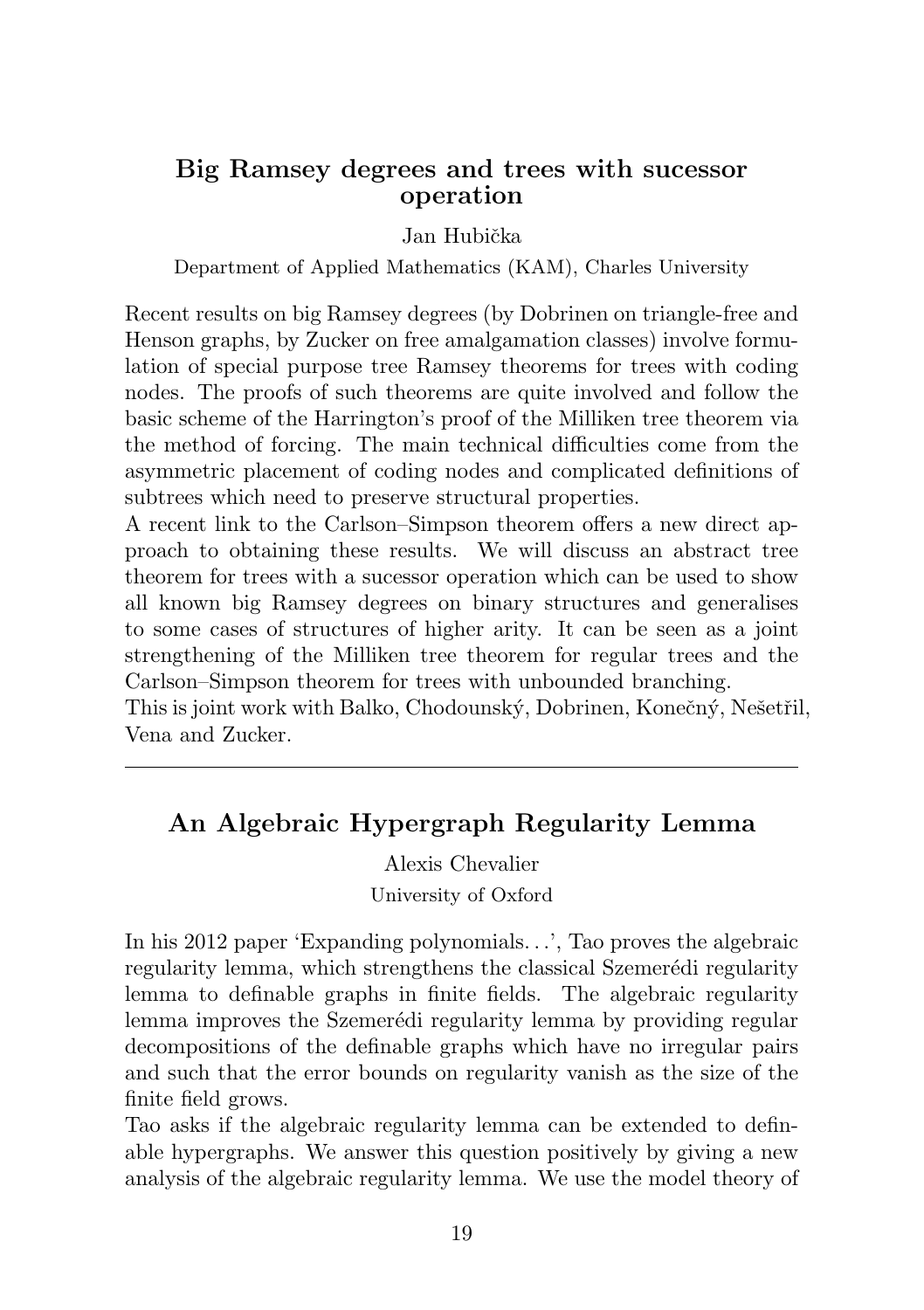pseudofinite fields to relate the combinatorial notion of regularity (for graphs and for hypergraphs) to Galois-theoretic information associated to definable sets. We will see that with this new analysis in hand, the algebraic hypergraph regularity lemma is a natural extension of Tao's algebraic regularity lemma.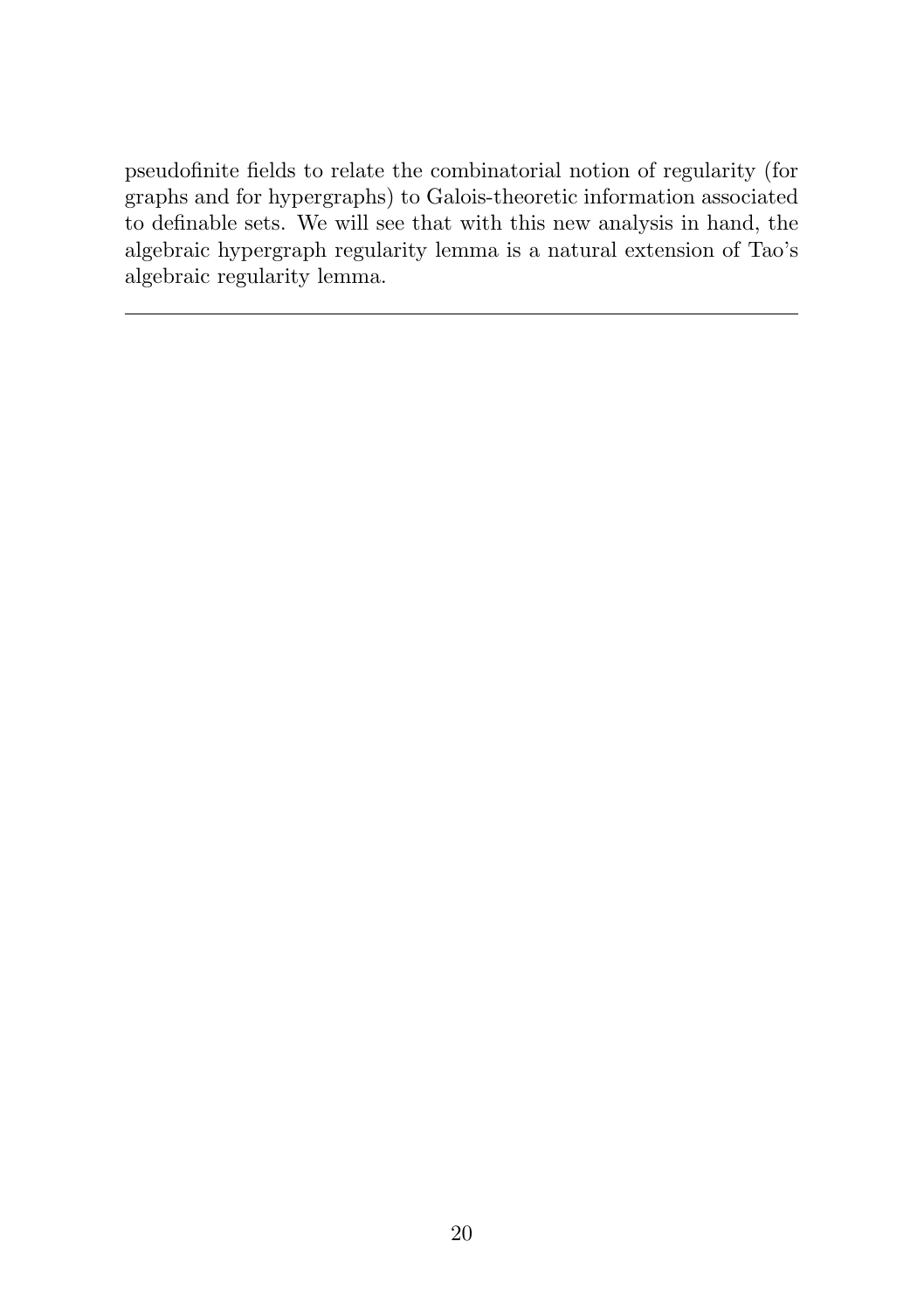# <span id="page-20-0"></span>Friday 10th

### Iterated Ultrapowers and Nonstandard Proof of Szemerédi's Theorem

Renling Jin College of Charleston

Iterated ultrapowers of the standard universe create a nonstandard universe with many levels of infinitely large integers and various elementary embeddings. With the help of these infinitely large integers and elementary embeddings one can simplify some lengthy standard combinatorial arguments as well as discover some new theorems or phenomena. We will present a few known and new examples to demonstrate how the iterated ultrapower technique is used in the proofs of combinatorial results including a nonstandard proof of Szemerédi's theorem which simplifies further the Tao's recent simplification of Szemerédi's original arguments.

# Some thoughts on the use of nonstandard methods to extend Roth's Theorem

Steven Leth

University of Northern Colorado

Jin's recent proof of Roth's and Szemerédi's theorem illustrates how the use of nonstandard methods can allow us to replace complicated combinatorial arguments with more elementary and more accessible ones. In this talk I will explore some possibilities and some challenges in attempting to use nonstandard methods to extend Roth's theorem to sparser sets. Recently Bloom and Sisask have shown that any subset of the natural numbers with no 3-term arithmetic progression must have asymptotic density less than  $\frac{1}{\log(n)^{1+c}}$  for some constant  $c > 0$ , providing the strongest generalization so far, and they conjecture that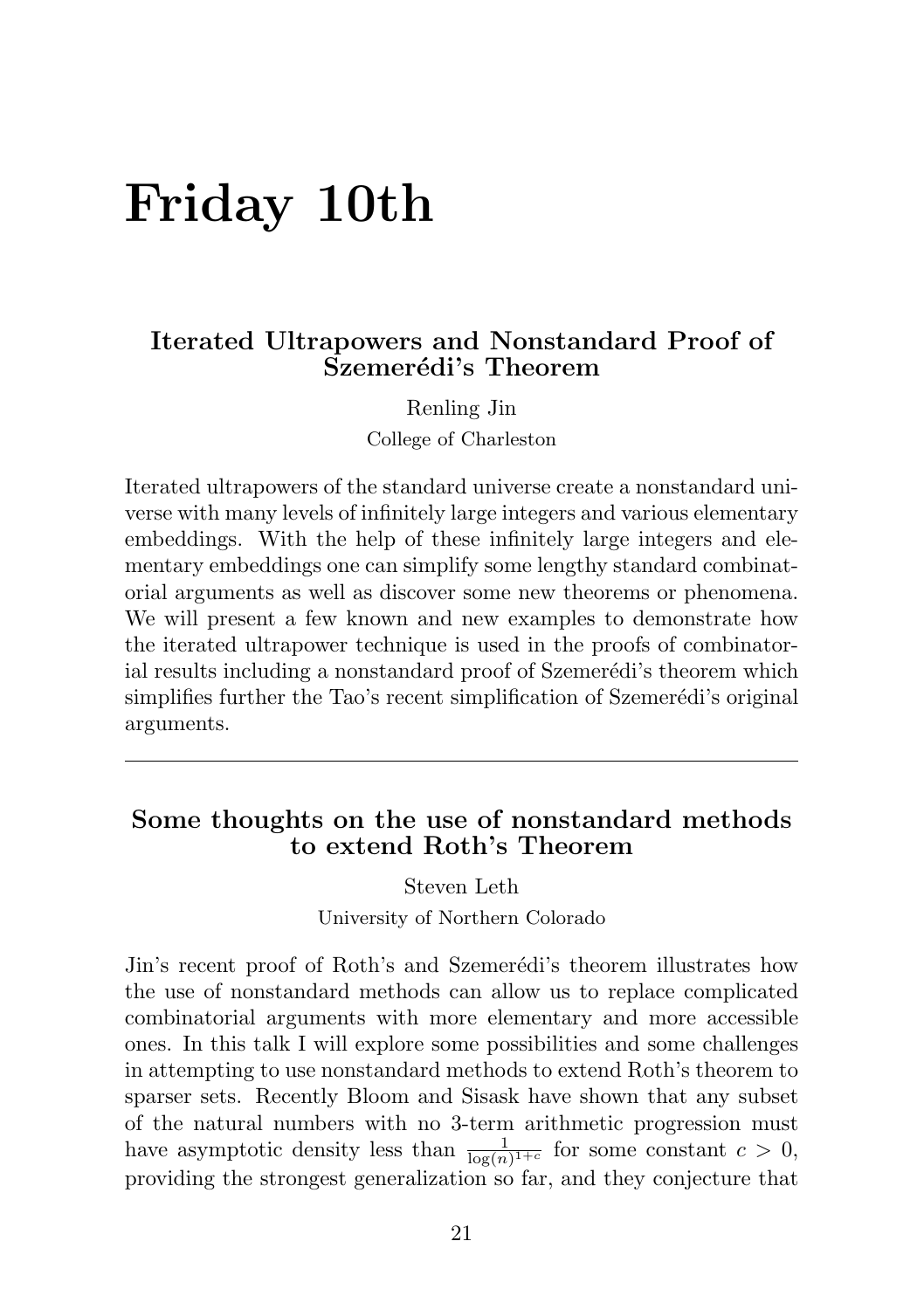<span id="page-21-0"></span>this upper bound can be significantly improved. I will outline some ways in which a nonstandard approach might allow us to obtain similar or stronger results.

## Dynamics of monoids and infinite dimensional Ramsey Theorems

Sławomir Solecki Cornell University

We present a general theorem on dynamics of actions of monoids by endomorphisms of semigroups. We explain how this theorem for differents monoids gives, as consequences, different infinite dimensional Ramsey Theorem for sequences.

## Colorful actions of monoids, finite and infinite

#### Claudio Agostini

Universit`a degli Studi di Torino, Dipartimento di Matematica "G. Peano"

Carlson's theorem on variable words [\[3\]](#page-22-0) and Gowers'  $\text{FIN}_k$  theorem [\[5\]](#page-22-1) are generalizations of Hindman's theorem [\[6\]](#page-22-2) that involve a monoid action on a semigroup. In short, they state that for any finite coloring of a semigroup there is an infinite monochromatic "span set". They differ in the choice of the monoid.

In [\[7\]](#page-22-3), Solecki introduced the notion of Ramsey monoid to isolate the common underlying structure of these theorems. Then, he proved a number of results, among which some necessary and sufficient conditions for a monoid to be Ramsey. In [\[2\]](#page-22-4), we provided a purely algebraic characterization of finite Ramsey monoids and gave some new sufficient and necessary conditions for a monoid to be  $\mathbb{Y}$ -controllable — a more technical notion that refines the concept of Ramsey monoid and allows to generalize other theorems in combinatorics, like the Furstenberg-Katznelson Ramsey Theorem [\[4\]](#page-22-5). In [\[1\]](#page-22-6), we introduce a new local version of Ramsey monoids and Y-controllable monoids, and then we prove a number of results. Among them, we complete the characterization of Ramsey monoids by proving that all Ramsey monoids are finite,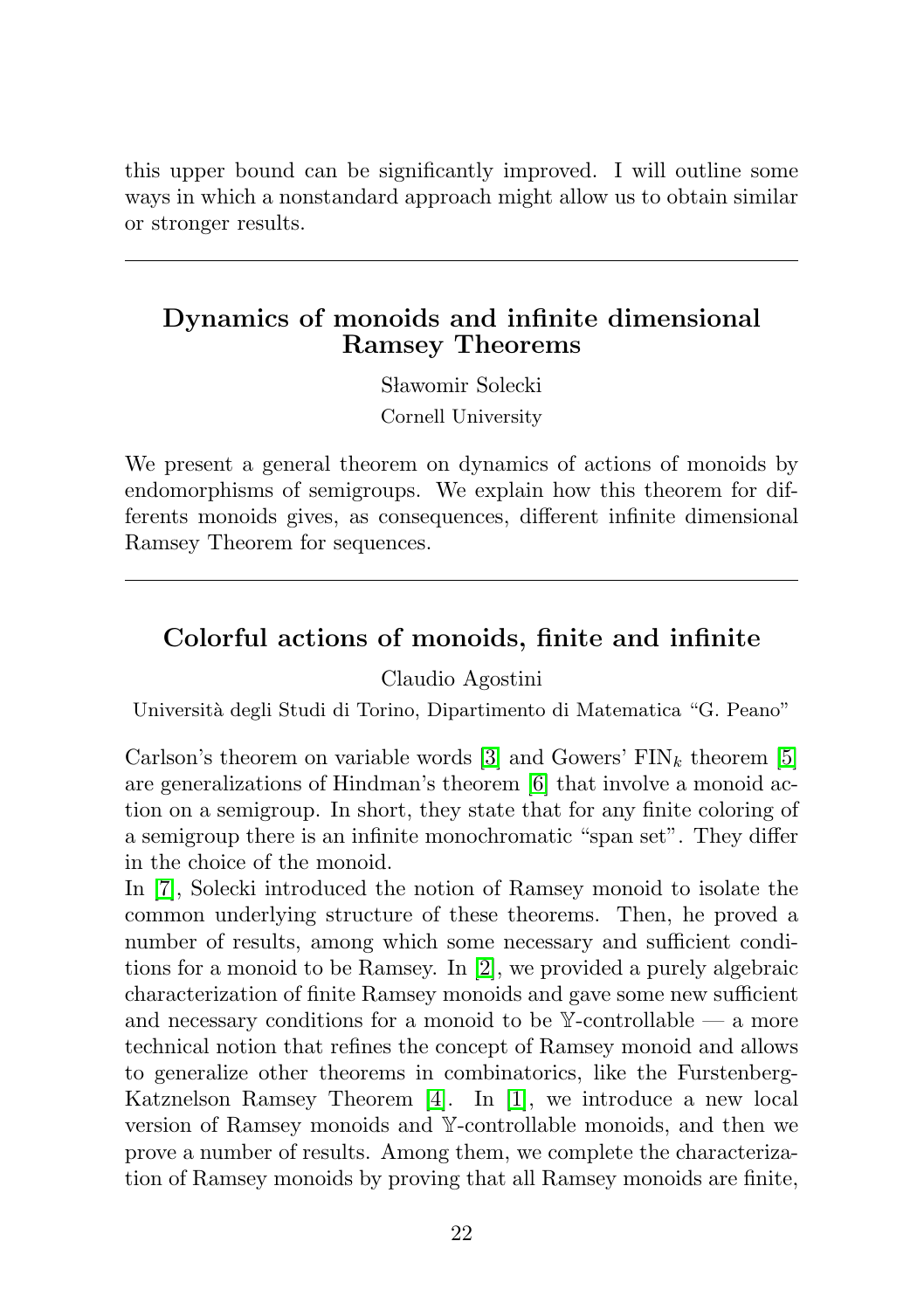and we provide instead examples of infinite Y-controllable monoids. In this talk, I will introduce these different notions and explain the known relations between them and with other algebraic classes of monoids.

This is a joint work with Eugenio Colla.

#### Bibliography

- <span id="page-22-6"></span>[1] C. Agostini and E. Colla, About infinite ramsey monoids, manuscript in preparation.
- <span id="page-22-4"></span>[2] C. Agostini and E. Colla, Ramsey monoids, preprint (arXiv:2012.02506). Submitted.
- <span id="page-22-0"></span>[3] T. J. Carlson, Some unifying principles in Ramsey theory, Discrete Math., 68(2-3):117–169, 1988.
- <span id="page-22-5"></span>[4] H. Furstenberg and Y. Katznelson, Idempotents in compact semigroups and Ramsey theory, Israel J. Math., 68(3):257–270, 1989.
- <span id="page-22-1"></span>[5] W. T. Gowers, Lipschitz functions on classical spaces, European J. Combin., 13(3):141–151, 1992.
- <span id="page-22-2"></span>[6] N. Hindman, Finite sums from sequences within cells of a partition of  $N$ , J. Combinatorial Theory Ser. A, 17:1–11, 1974.
- <span id="page-22-3"></span>[7] S. Solecki, Monoid actions and ultrafilter methods in Ramsey theory, Forum Math. Sigma, 7:Paper No. e2, 40, 2019.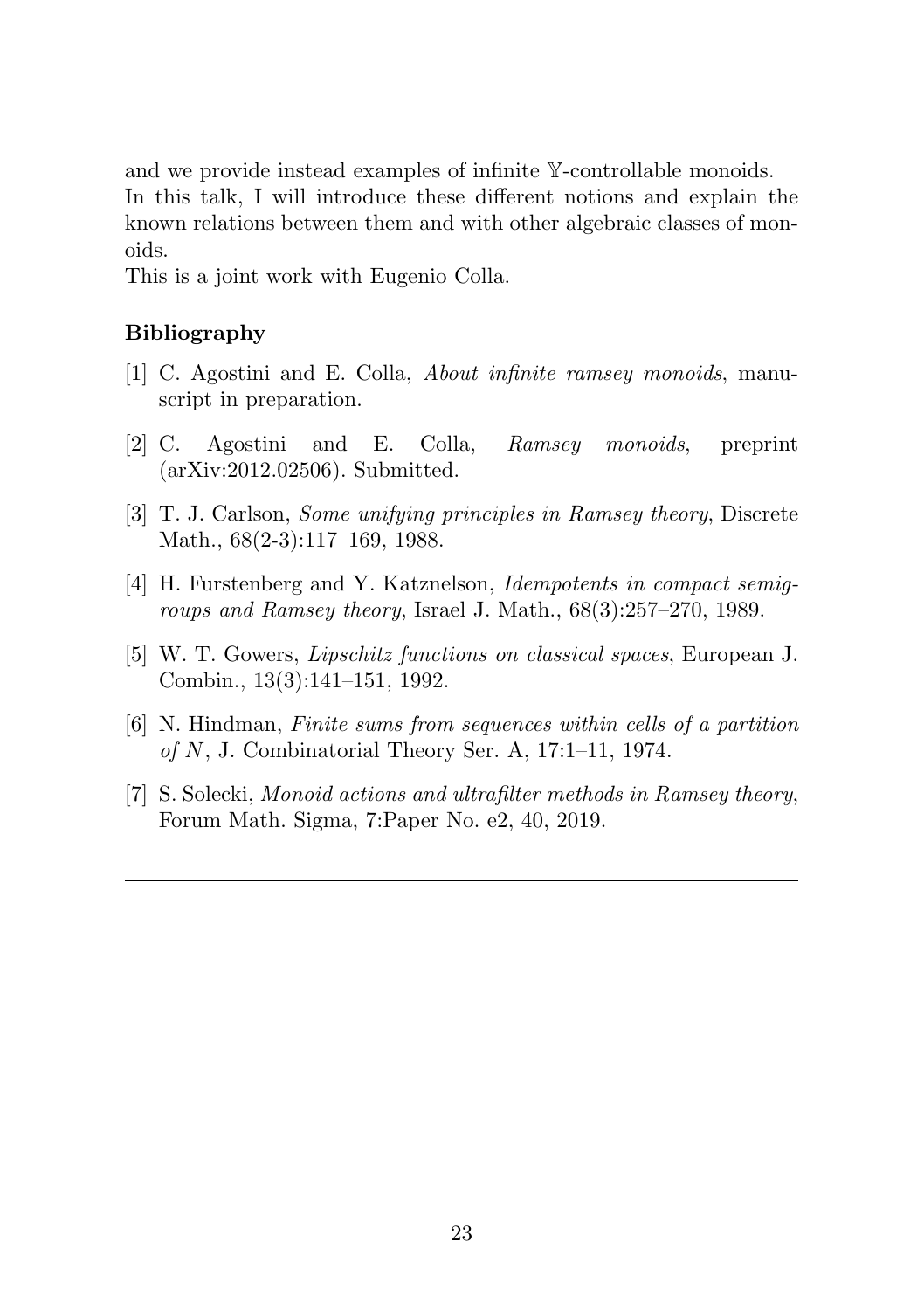#### <span id="page-23-0"></span>A Ramsey Characterisation of Eventually Periodic Words

Maria-Romina Ivan

University of Cambridge

A factorisation  $x = u_1 u_2 \cdots$  of an infinite word x on alphabet X is called 'super-monochromatic', for a given colouring of the finite words  $X^*$  on alphabet X, if each word  $u_{k_1} u_{k_2} \cdots u_{k_n}$ , where  $k_1 < \cdots < k_n$ , has the same colour. A direct application of Hindman's theorem shows that if x is eventually periodic, then for every finite colouring of  $X^*$ , there exists a suffix of x that admits a super-monochromatic factorisation. What about the converse?

In this talk we show that the converse does indeed hold: thus a word x is eventually periodic if and only if for every finite colouring of  $X^*$ there is a suffix of x having a super-monochromatic factorisation. This has been a conjecture in the community for some time. Our main tool is a Ramsey result about alternating sums. This provides a strong link between Ramsey theory and the combinatorics of infinite words. This is a joint work with Imre Leader and Luca Q. Zamboni.

## Large strongly anti-Urysohn spaces from weak P-point ultrafilters

István Juhász

Alfréd Rényi Institute of Mathematics, ELKH

A Hausdorff space is strongly anti-Urysohn (in short: SAU) if it has at least two non-isolated points and any two infinite closed subsets of it intersect.

In joint work with Shelah, Soukup and Szentmiklóssy [\[2\]](#page-24-0), we answered the main question of [\[1\]](#page-24-1) by providing a ZFC construction of a locally countable SAU space of cardinality  $2^c$ . The construction, that I will sketch in my talk, hinges on the existence of  $2^{\mathfrak{c}}$  weak P-point ultrafilters in  $\omega^*$ , a very deep result of Ken Kunen.

A further non-trivial modification of this example yields a SAU space in which all non-empty open sets have cardinality  $2^c$ .

It, however, remains an open question if SAU spaces of cardinality  $> 2<sup>c</sup>$ could exist, while it was shown in [\[1\]](#page-24-1) that  $2^{2^c}$  is an upper bound.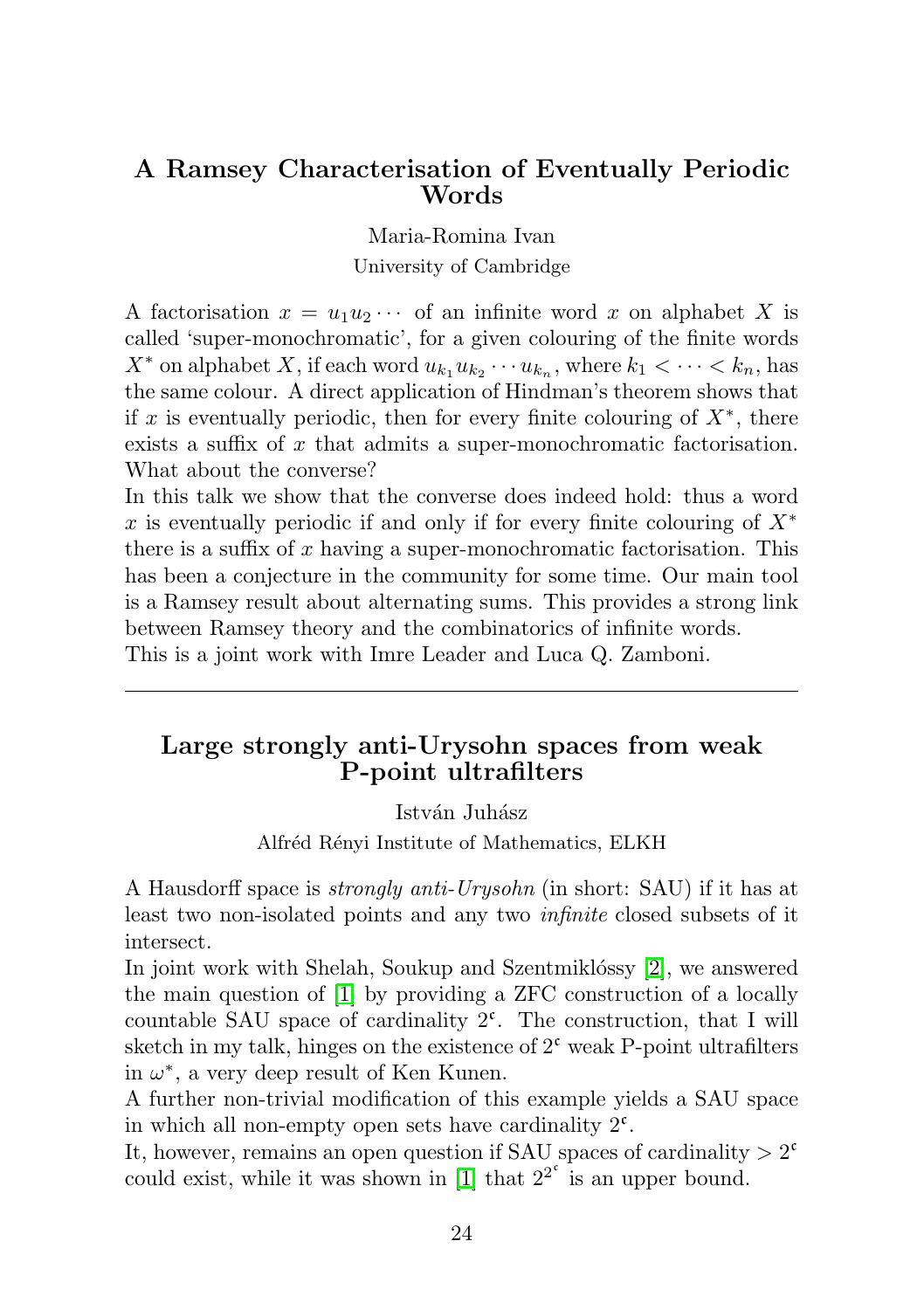### <span id="page-24-2"></span>Bibliography

- <span id="page-24-1"></span>[1] I. Juhász, L. Soukup, and Z. Szentmiklóssy, Anti-Urysohn spaces, Top. Appl., 213 (2016), pp. 8–23.
- <span id="page-24-0"></span>[2] I. Juhász, S. Shelah, L. Soukup, and Z. Szentmiklóssy,  $Large$ strongly anti-Urysohn spaces exist, Top. Appl., to appear. https://arxiv.org/pdf/2106.00618.pdf

## Structural Ramsey theory and free superpositions; a model-theoretic perspective

Nadav Meir

University of Wroclaw

There are several well-known constructions of new Fraïssé classes from existing ones; the full product and the free superposition are examples of such constructions which preserve the Ramsey property. (The former is classical and the latter was proved independently by Bodirsky and Sokić.)

In joint work in progress of Krzysztof Krupiński, we have been generalizing the constructions above, as well as generalizing Ramsey-theoretic results involving these constructions. Our work is motivated by the recent development of the model-theoretic generalization of Ramsey theory and topological dynamics by Hrushovski, Krupiński, Lee, Moconja, and Pillay, and attempts to answer a few open questions in the area.

Surprisingly, this work proved itself to have significant results in classical structural Ramsey theory, properly and uniformly generalizing many of the most recent results in the field.

In this talk, I will present the motivation, open problems in the area, and our results.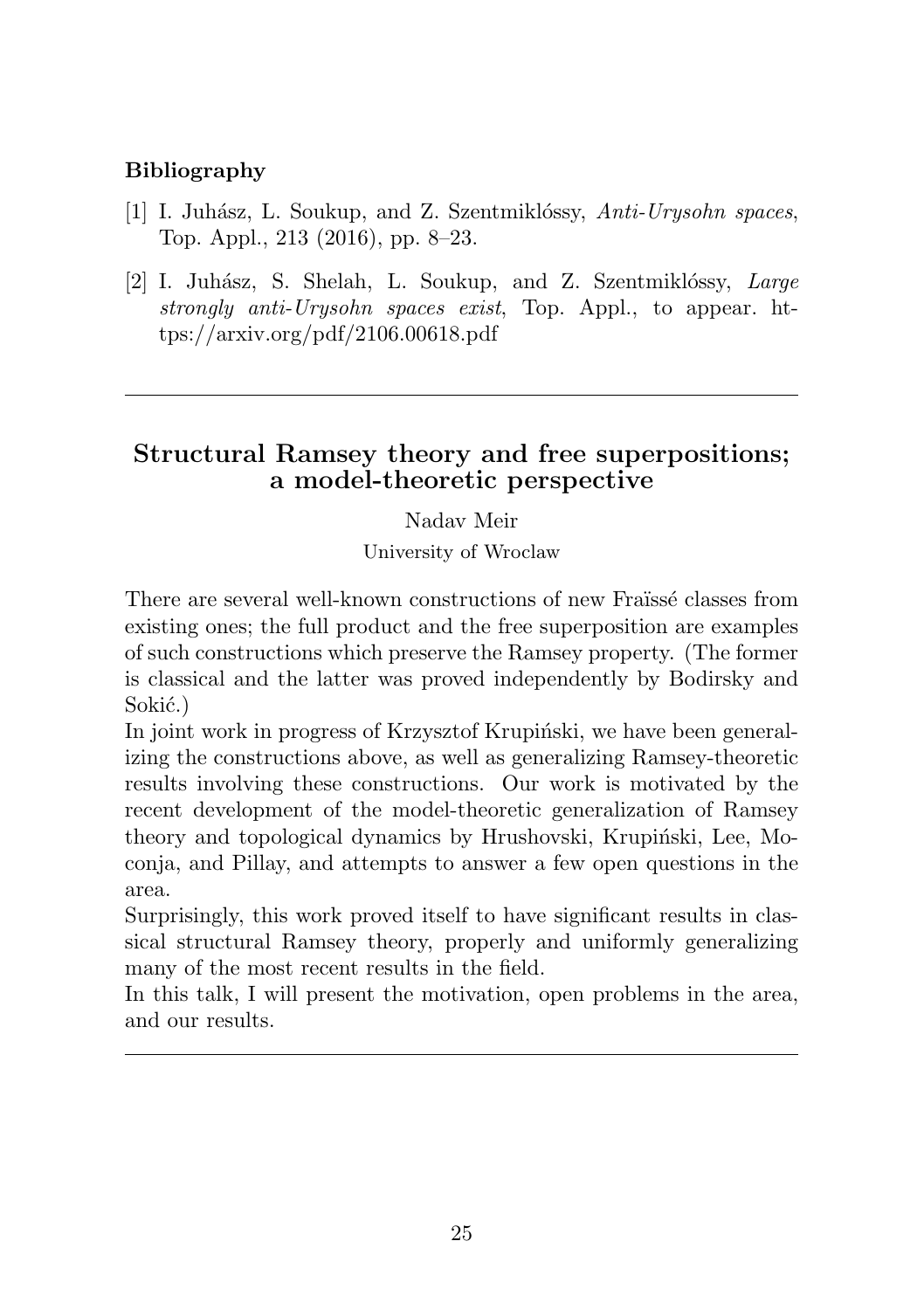# A note on NSOP classes

Ioannis Eleftheriadis University of Cambridge

<span id="page-25-3"></span>In recent years Shelah's classification program has found surprising applications in the context of classes of relational structures. The work of [\[1\]](#page-25-0), [\[2\]](#page-25-1), [\[3\]](#page-25-2) and others has explored the relationship between modeltheoretic tameness, in particular (monadic) stability and (monadic) NIP, and algorithmic tameness, e.g. nowhere density and bounded twin-width. Motivated by this, we investigate the implications of NSOP in classes of graphs and relational structures. These are precisely the classes such that all ultraproducts over them have no interpretable partial order with an infinite chain.

This is a joint work with Samuel Braunfeld and Aristomenis-Dionysios Papadopoulos.

## Bibliography

- <span id="page-25-0"></span>[1] H. Adler and I. Adler, Interpreting nowhere dense graph classes as a classical notion of model theory, European Journal of Combinatorics (36): 322-330, 2014.
- <span id="page-25-1"></span>[2] J. Nesetril, P. Ossona, M. Pilipczuk, R. Rabinovich, and S. Siebertz, Rankwidth meets stability, 2020, arXiv preprint:2007.07857.
- <span id="page-25-2"></span>[3] P. Simon and S. Torunczyk, *Ordered graphs of bounded twin-width*, 2021, arXiv preprint:2102.06881.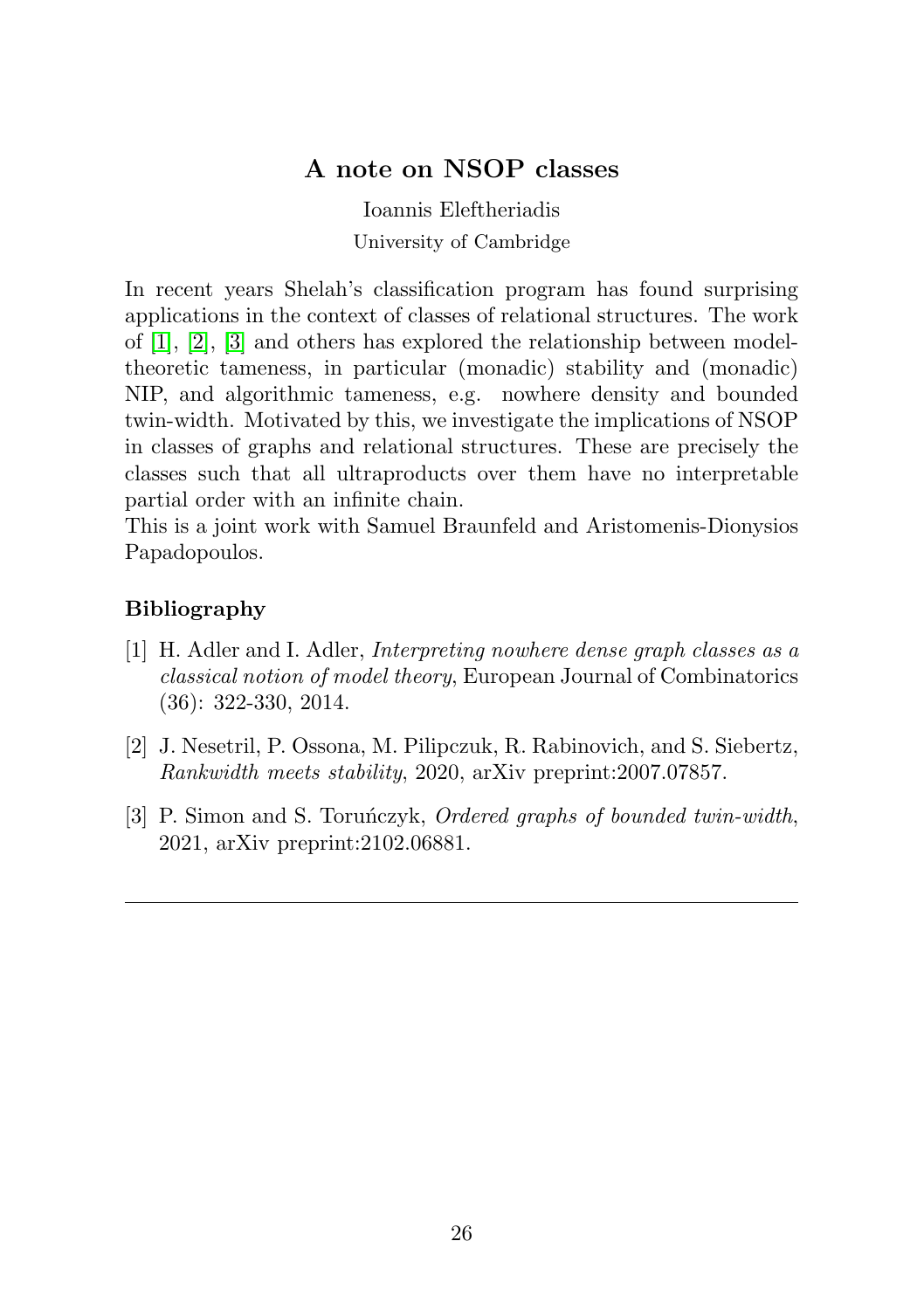# <span id="page-26-0"></span>Saturday 11th

### On Rado conditions and partition regularity nonlinear Diophantine equations

Martino Lupini Victoria University of Wellington

I will present some necessary conditions for partition regularity of Diophantine equations that generalize the classical Rado condition from the linear case. Such conditions are also sufficient in the case of certain families of degree 2 polynomials. These results have been obtained jointly with Barrett and Moreira by applying nonstandard methods and recurrence in topological dynamics, building on previous work of Di Nasso and Luperi-Baglini.

#### The uniform boundedness principle for (ultra)filters

Ben De Bondt

Université Paris Cité

Let  $X$  be an infinite dimensional Banach space. We formulate for each filter  $\mathcal F$  on the set of natural numbers a corresponding uniform boundedness principle (UBP) in  $X$ , which can either hold true or fail, depending on the combinatorial properties of the filter  $\mathcal{F}$ . For the Fréchet filter of cofinite sets, this UBP follows from the classic Banach-Steinhaus theorem. More surprisingly, it follows from a theorem by Benedikt [\[1\]](#page-27-0) formulated in the language of nonstandard analysis, that this UBP holds as well for selective ultrafilters. We will discuss joint work with Hans Vernaeve published in [\[2\]](#page-27-1) which gives a combinatorial characterization of those filters  $\mathcal F$  for which this filter version of the uniform boundedness principle holds.

This talk is based on joint work with Hans Vernaeve.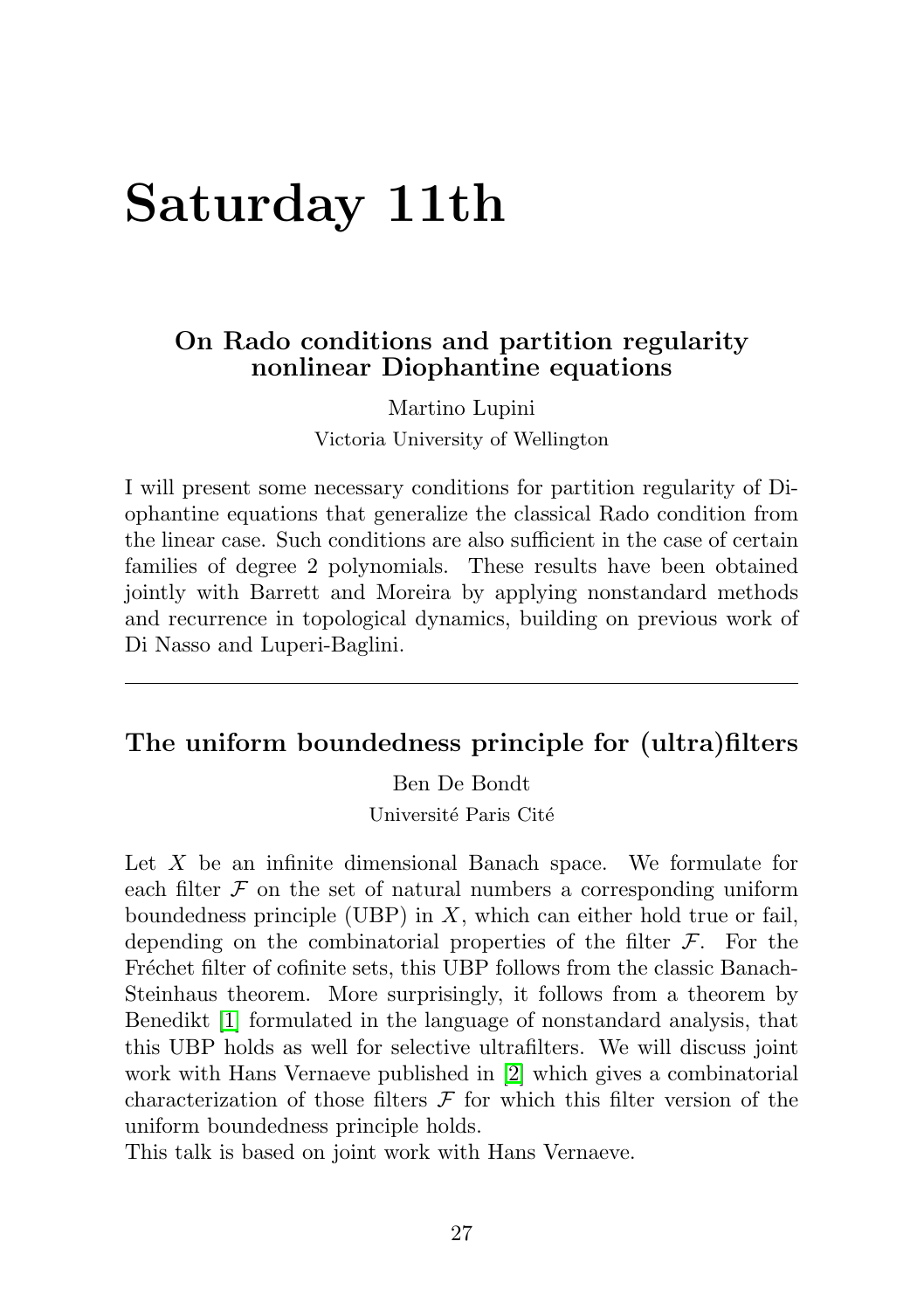#### <span id="page-27-2"></span>Bibliography

- <span id="page-27-0"></span>[1] Michael Benedikt (1995), Nonstandard analysis in selective universes, Developments in Nonstandard Mathematics, Pitman Research Notes Math., Vol. 336, p. 211-223.
- <span id="page-27-1"></span>[2] Ben De Bondt and Hans Vernaeve (2021), Filter-dependent versions of the uniform boundedness principle, Journal of Mathematical Analysis and Applications, Vol. 495, Issue 1, Article ID 124705, 23p.

## Ultrafunctions: a new kind of generalized functions

#### Vieri Benci

Universit`a di Pisa

Ultrafunctions are a particular class of functions defined on a hyperfinite grid. In this talk we present this notion of ultrafunction and their basic properties. Some applications are given to show how ultrafunctions can be applied in studying Partial Differential Equations. In particular, it is possible to prove the existence of ultrafunction solutions to ill posed evolution problems.

# Congruence of ultrafilters

Boris Šobot

Faculty of Sciences, University of Novi Sad

As usual, let  $\beta\mathbb{N}$  denote the set of ultrafilters on the set  $\mathbb N$  of natural numbers, with elements of N identified with principal ultrafilters. A quasiorder  $\sim$  6  $\mu$   $\sim$  6  $\mu$  and  $\mu$  extension of the divisibility relation | on N, was considered in several papers ([\[3\]](#page-28-0),[\[4\]](#page-28-1)). It turned out that nonstandard methods can lead to better understanding of this relation  $([5],[6])$  $([5],[6])$  $([5],[6])$  $([5],[6])$  $([5],[6])$ .

One can also extend to ultrafilters the congruence relation modulo an integer, and we examine to what extent this relation agrees with  $\vert$ . Afterwards we propose a way to define congruence modulo ultrafilter and find its nonstandard characterization. Using iterated nonstandard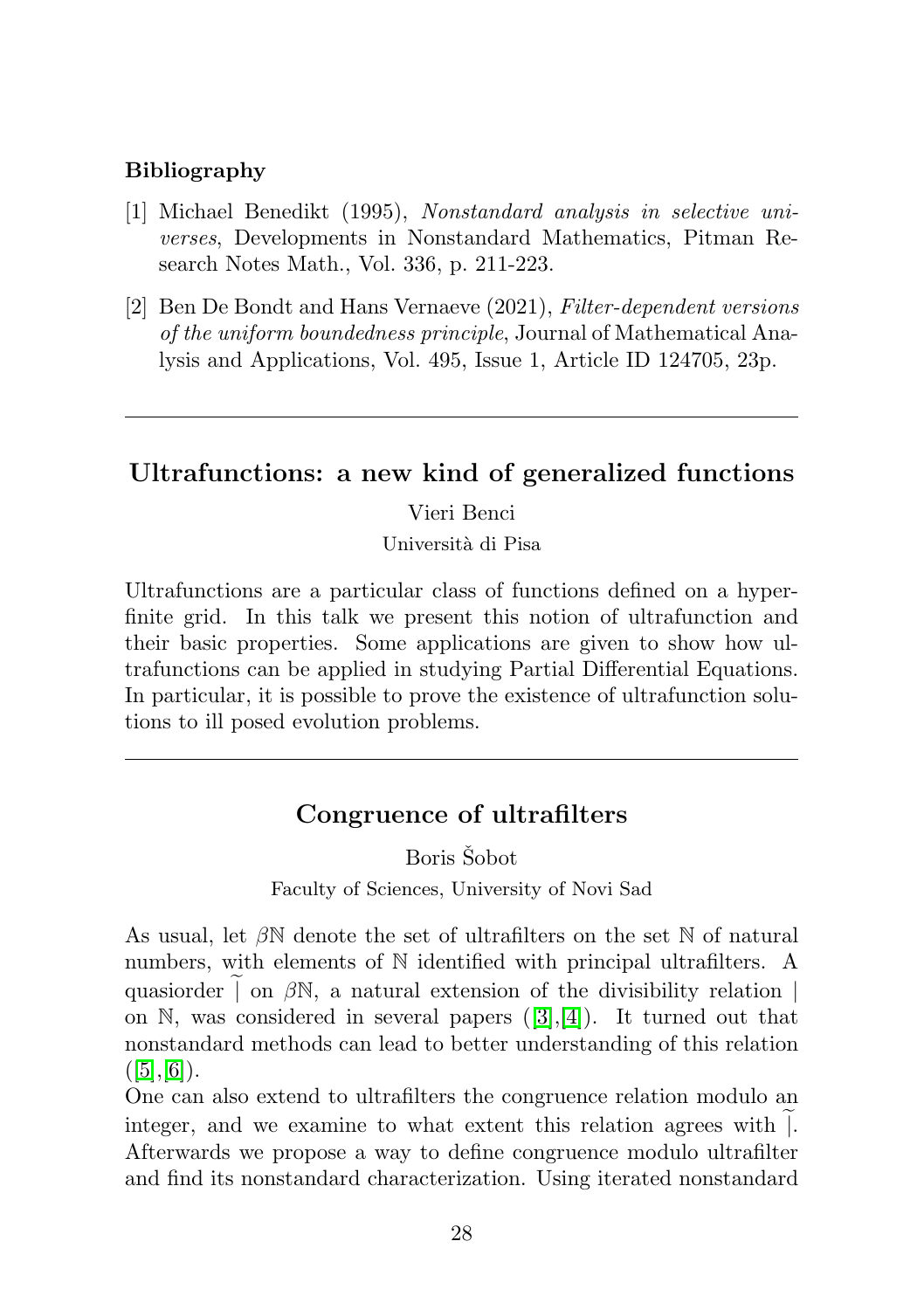extensions, and in particular the notion of tensor pairs  $([1],[2])$  $([1],[2])$  $([1],[2])$  $([1],[2])$  $([1],[2])$ , we also introduce so-called strong congruence. This relation is perhaps less natural, but has nicer properties with respect to  $\mathcal{E}$ . Finally, this leads to a natural strengthening of the divisibility of ultrafilters.

#### Bibliography

- <span id="page-28-4"></span>[1] M. Di Nasso, Hypernatural numbers as ultrafilters, in: Nonstandard Analysis for the Working Mathematician, Springer, Dordrecht, 2015, pp. 443-474.
- <span id="page-28-5"></span>[2] L. Luperi Baglini, Hyperintegers and nonstandard techniques in combinatorics of numbers, PhD thesis, University of Siena (2012).
- <span id="page-28-0"></span>[3] B. Sobot, *Divisibility in the Stone-Cech compactification*, Rep. Math. Logic 50 (2015), 53-66.
- <span id="page-28-1"></span>[4] B. Sobot,  $\vert$ -divisibility of ultrafilters, Ann. Pure Appl. Logic 172 (2021), No.1.
- <span id="page-28-2"></span>[5] B. Sobot, *Divisibility in*  $\beta \mathbb{N}$  and  $*\mathbb{N}$ , Rep. Math. Logic 54 (2019), 65-82.
- <span id="page-28-3"></span>[6] B. Sobot, More about divisibility in  $\beta N$ , MLQ Math. Log. Q. 67 (2021), No.1, 77-87.
- [7] B. Sobot, *Congruence of ultrafilters*, J. Symbolic Logic 86 (2021), No.2, 746-761.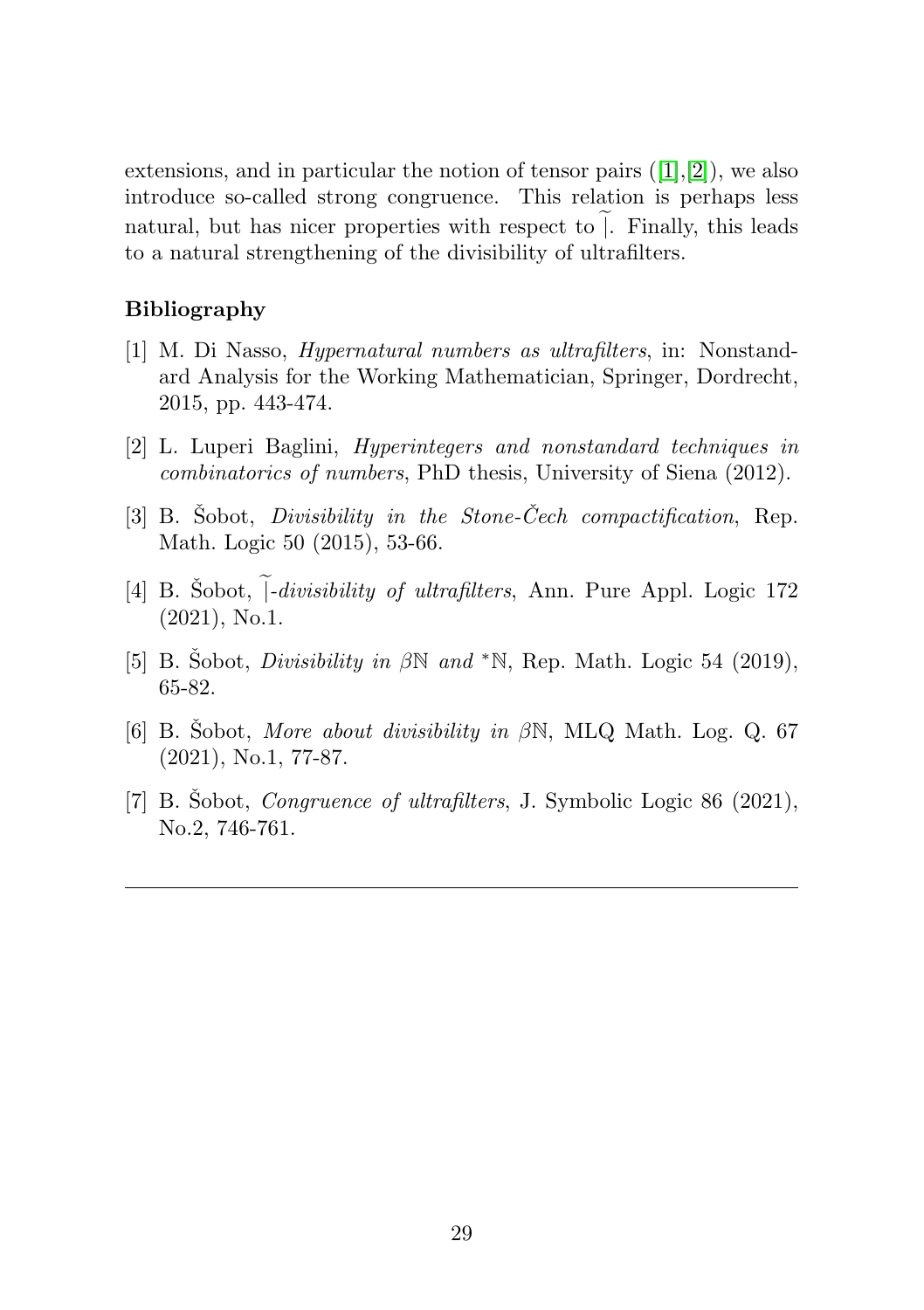# <span id="page-29-0"></span>Extra

This chapter contains the abstracts of those invited or contributed speakers who were not able to come to Pisa.

# Ultrafilters Containing Intersections

Andreas Blass

Mathematics Department, University of Michigan

I plan to discuss several properties of ultrafilters  $U$  of the form: Any sufficiently large family of sets has a moderately large subfamily  $\mathcal X$  such that a single  $A \in \mathcal{U}$  decides every  $X \in \mathcal{X}$ . Here "A decides X" means that either  $A \subseteq X$  (and so  $X \in \mathcal{U}$ ) or  $A \cap X = \emptyset$  (and so  $X \notin \mathcal{U}$ ). In other words, if we replace some of the sets in  $\mathcal X$  by their complements, so that all are in  $U$ , then the intersection of them all is also in  $U$ .

Different choices of "sufficiently large" and "moderately large" produce some interesting properties and some open problems

- An ultrafilter  $U$  is **not** at the top of the Tukey ordering (of continuum-sized directed sets) iff every family of  $2^{\aleph_0}$  sets has an infinite subfamily decided by a single set.
- An ultrafilter  $U$  is preserved by some forcing that adds reals iff every perfect family has an uncountable subfamily decided by a single set.

I'll give the relevant background information about the Tukey order and about preservation by forcing.

All P-points have both of these properties, and so do all ultrafilters obtained from P-points by (iterated) summation. But there are models of ZFC without P-points, and it is open whether ZFC proves the existence of ultrafilters with either or both of these properties.

Furthermore, ZFC does not prove that P-points satisfy the common generalization that every uncountable family has an uncountable subfamily decided by a single set.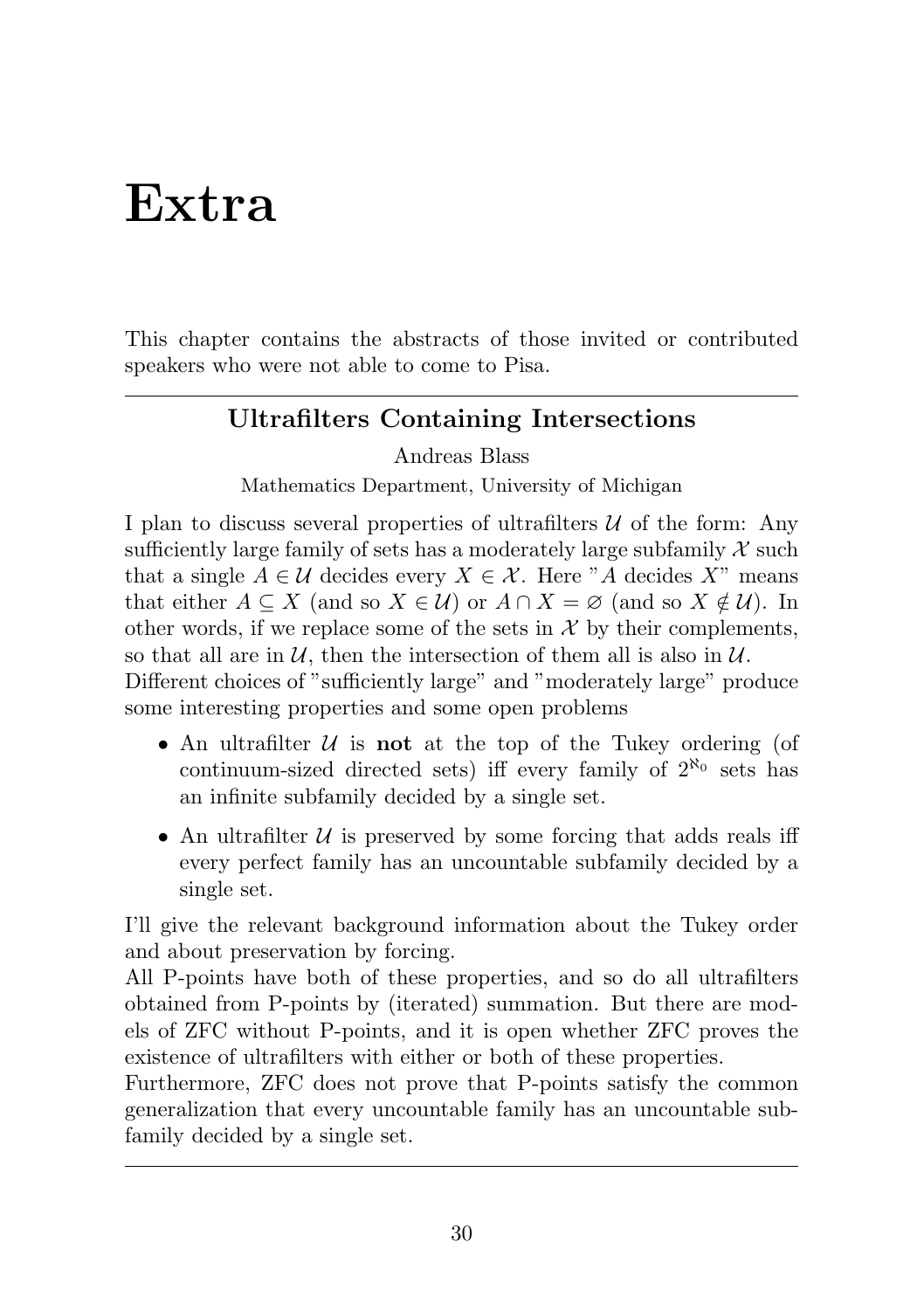#### <span id="page-30-0"></span>A nonstandard proof of the spectral theorem for unbounded self-adjoint operators

Isaac Goldbring University of California

The spectral theorem for Hermitian matrices states that, given an  $n \times n$ Hermitian matrix A, if one lists its distinct eigenvalues as  $\lambda_1, \ldots, \lambda_k$ and lets  $P_1, \ldots, P_k$  denote the orthogonal projections onto the corresponding eigenspaces, then  $P_1 + \cdots + P_k$  represents an orthogonal decomposition of the identity operator on  $\mathbb{C}^n$  and one has the spectral resolution  $A = \sum_{i=1}^{k} \lambda_i P_i$  of A. An important generalization of this result is to the case when one considers infinite-dimensional Hilbert spaces and unbounded self-adjoint operators on this space. In this setting, one replaces finite orthogonal decompositions of the identity by projection-valued measures supported on the spectrum of the operator and the above resolutions of the identity and the operator itself appear in terms of appropriate integrals with respect to these projection-valued measures. The unbounded version of the spectral theorem is of central importance in quantum mechanics, where it is used to provide probability distributions for measurements of observables with continuous spectrum such as position and momentum.

The usual proof of the spectral theorem for unbounded self-adjoint operators usually proceeds by a reduction, via the Cayley transform, to the case of bounded, normal operators on infinite-dimensional Hilbert spaces. Thus, besides needing to first generalize to the intermediate case of bounded operators on infinite-dimensional Hilbert spaces, this approach suffers from the need to leave the realm of self-adjoint operators and work with the larger class of normal operators as well as from the need to motivate the use of the Cayley transform and all of the preliminaries associated with this operation.

In this talk, we present a proof of the spectral theorem for unbounded self-adjoint operators that solely relies on the finite-dimensional version discussed above. The proof uses nonstandard analysis and uses a hyperfinite-dimensional Hilbert space that contains the standard infinite-dimensional space in an appropriate way. An approach of this kind was used by Moore to give a nonstandard proof of the spectral theorem for bounded self-adjoint operators. Added difficulty arises in the unbounded context in the form of defining the nonstandard hull of an internal operator on a hyperfinite-dimensional Hilbert space whose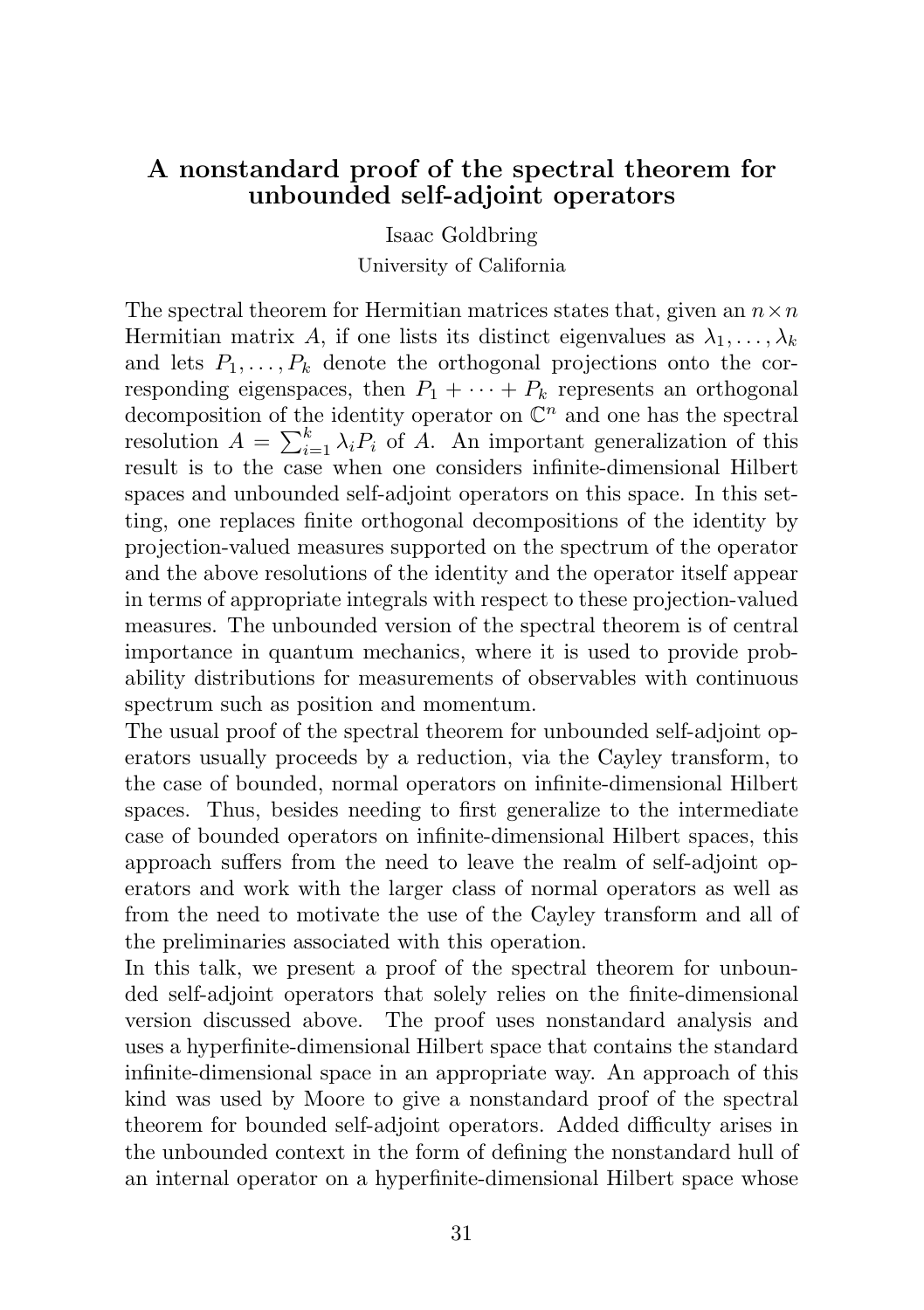<span id="page-31-0"></span>internal operator norm is not necessarily a finite hyperreal number. We borrow from and add upon the ideas of Raab in his work on a nonstandard approach to quantum mechanics to deal with this issue.

## An application of linear formulas to the fundamental theorem of ultraproducts

Thodsaporn Kumduang

Department of Mathematics, Faculty of Science, Chiang Mai University

Linear formulas are formal expressions that are determined by linear terms, terms in which no variable occurs more than once, relation symbols of the arity  $n_i$ , logical connectors  $\neg$  and  $\vee$ , and a quantifier  $\exists$ . In this work, applying linear formulas, the fundamental theorem of ultraproducts is stated. We then give a proof of such theorem by induction on the complexity of linear formulas. Some open problems and possible directions for further research are given.

## Products of sequentially compact spaces and compactness with respect to a set of filters

Paolo Lipparini Universit`a di Tor Vergata, Roma

The notion of ultrafilter convergence has played a key role in the study of products of topological spaces; see, e. g., the survey [\[S\]](#page-32-0). In [\[K\]](#page-32-1) Kombarov introduced a local notion of ultrafilter convergence, where, by "local", we mean that the ultrafilter depends on the sequence intended to converge, rather than being fixed in advance. Kombarov put in a general setting former ideas, for example, the theorem that a topological space  $X$  is countably compact if and only if every countable sequence D-converges, for some uniform ultrafilter D over  $\omega$  (notice that if we assume that there is an ultrafilter  $D$  which works for every sequence, we get a stronger notion, to the effect that every power of  $X$ is countably compact!).

In [\[L\]](#page-32-2) we extended Kombarov notion to filters, and showed that this is a proper generalization, since, for example, sequential compactness can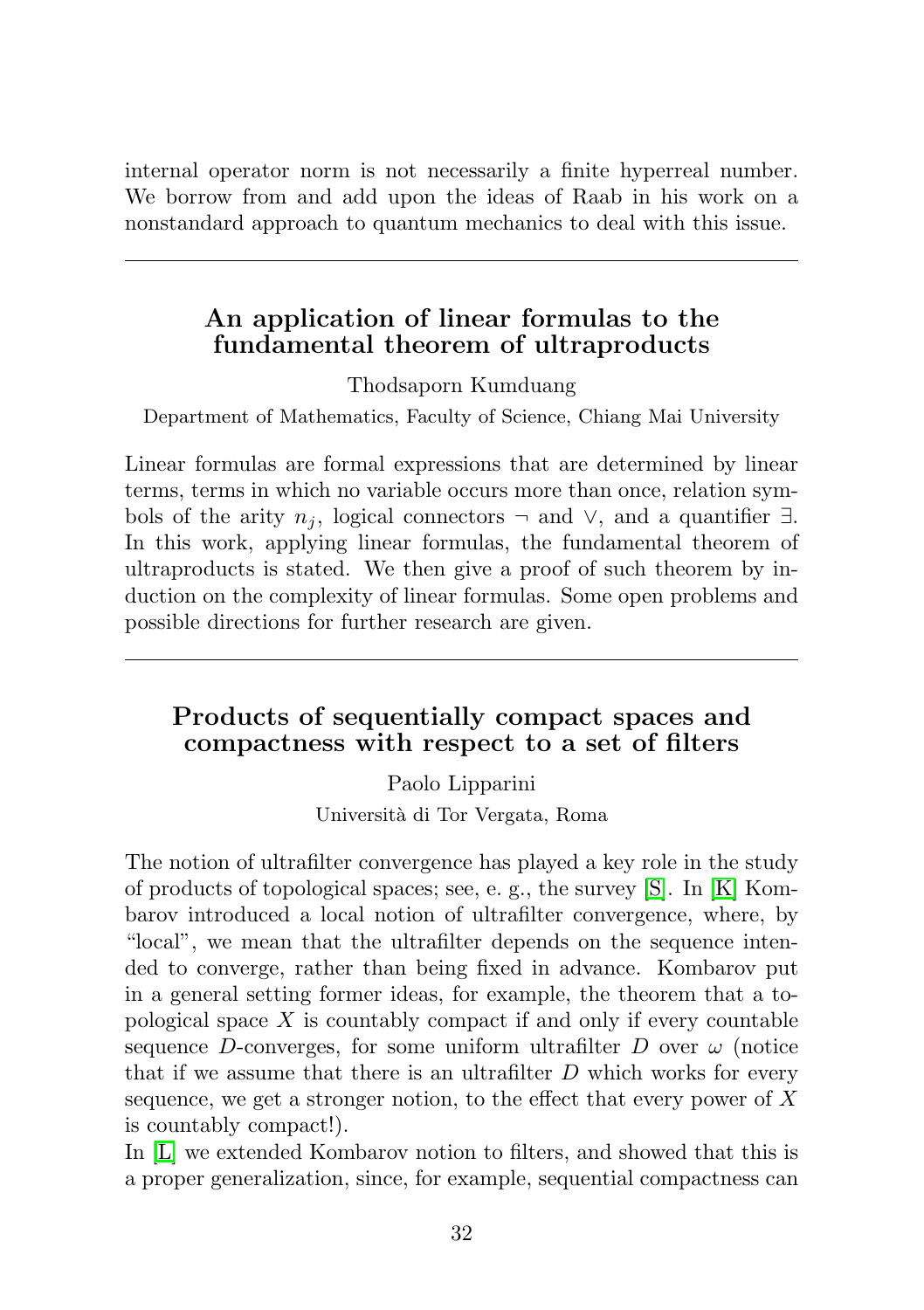be characterized in terms of such a "local" filter convergence, but all the filters involved, in this case, are necessarily not maximal [\[L,](#page-32-2) Section 5] (notice that the notion of D-compactness formally makes sense even when D is not maximal; however, in this sense, no  $T_2$  space with at least two points is D-compact).

The above considerations lead to results showing that, under suitably general formulations, covering properties, accumulation properties and filter convergence are all sides of the same coin. Characterizations of topological properties of a product by means of subproducts follow. For example, a product of topological spaces is sequentially compact if and only if all subproducts by  $\leq$  s factors are sequentially compact (where  $\leq$  5 is the *splitting number*). See arXiv:1303.0815 for more.

#### Bibliography

- <span id="page-32-1"></span>[K] A. P. Kombarov, Compactness and sequentiality with respect to a set of ultrafilters, Vestnik Moskov. Univ. Ser. I Mat. Mekh. 15–18, 95 (1985), English translation in Moscow Univ. Math. Bull. 40, 15– 18 (1985).
- <span id="page-32-2"></span>[L] P. Lipparini, Topological spaces compact with respect to a set of filters, Cent. Eur. J. Math., 2014, 12(7), 991–999.
- <span id="page-32-0"></span>[S] R. M. Stephenson, Jr., Initially κ-compact and related spaces, in Handbook of set-theoretic topology, North-Holland, Amsterdam, 1984, 603–632.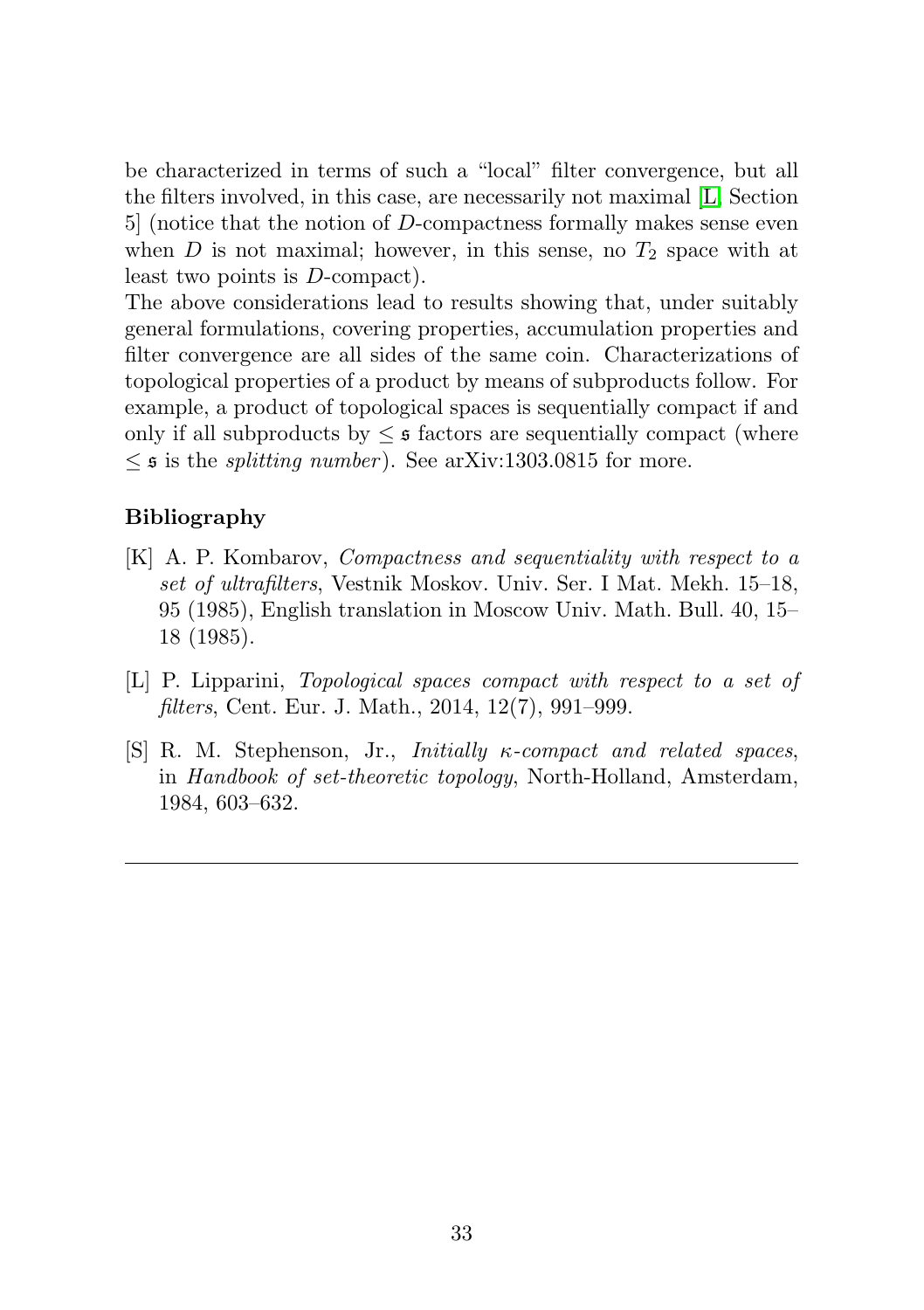## <span id="page-33-0"></span>Structural Limits and Practical Ultrafilter

Jaroslav Nešetřil Charles University Praha

Structural limits (called modelings) of a sequence of finite graphs are totally Borel graphs which encode the limits of satisfaction probabilities of all FO formulas of graphs in the sequence. If all these probabilities (for formulas from a fragment  $X$ ) have limit then we speak about a converging sequence of finite graphs.

Those monotone classes of graphs where every converging sequence of graphs has a modeling can be characterized in an interesting way.

We outline the main steps of the proof.

This is a joint work with Patrice Ossona De Mendez.

## Asymptotic fixed points and theorems of Du Bois-Reymond and Hadamard

#### David Ross

University of Hawaii

Some existence theorems for asymptotic fixed points have a variety of short nonstandard proofs, for example a natural one using the nonstandard hull and a slightly trickier one that avoids the hull construction but instead uses facts about the order structure of the infinite integers.

This talk is motivated by the observation that 19th century theorems of Paul Du Bois-Reymond and Jacques Hadamard about scales of functions resemble permanence and  $\aleph_1$  saturation principals from nonstandard analysis. I'll show how that resemblance can be used to translate a nonstandard fixed-point proof into a standard one.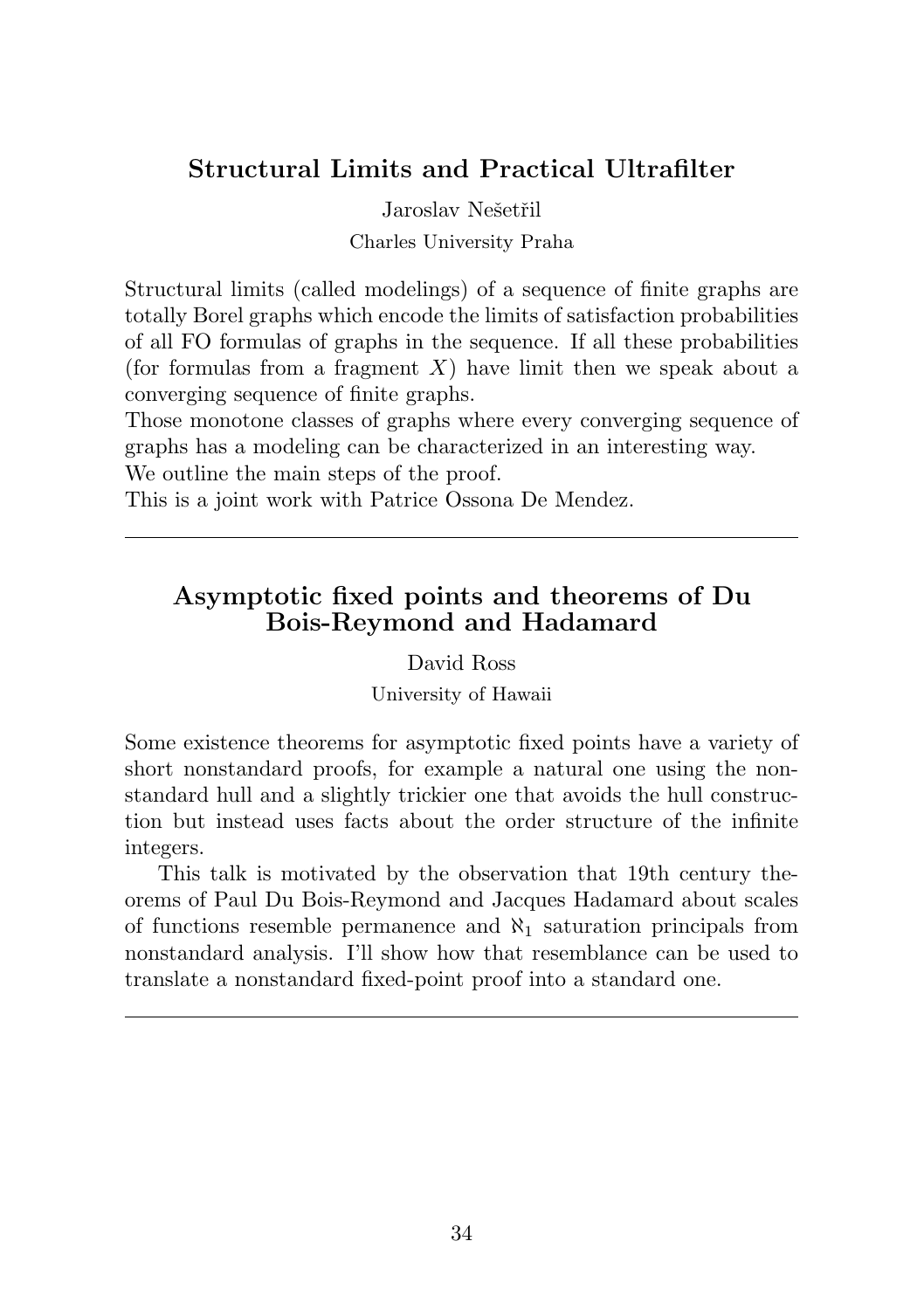#### <span id="page-34-0"></span>Between the Rudin–Keisler and Comfort preorders

Denis I. Saveliev

Institute for Information Transmission Problems RAS

We consider ultrafilters over  $\omega$  (although most of our results remain true for ultrafilters over any infinite set); as usual,  $\beta\omega$  denotes the set of them. For  $\mathfrak{u}, \mathfrak{v} \in \beta \omega$  and any ordinal  $\alpha$ , define:  $\mathfrak{u} R_0 \mathfrak{v}$  iff  $\mathfrak{u}$  is principal,  $R_{<\alpha} = \bigcup_{\beta<\alpha} R_{\beta}$ , and  $\mathfrak{u} R_{\alpha} \mathfrak{v}$  iff there exists a continuous map  $f : \beta\omega \to \beta\omega$  such that  $f(\mathfrak{v}) = \mathfrak{u}$  and  $f(n) R_{< \alpha} \mathfrak{v}$  for all  $n < \omega$ . The hierarchy is non-degenerate and lies between  $\leq_{\rm RK}$  and  $\leq_{\rm C}$ , the Rudin–Keisler and Comfort preorders.

**Theorem 1.**  $R_1 = \leq_{\text{RK}}$ ;  $R_{\leq \alpha} \subset R_\alpha$  for all  $\alpha < \omega_1$ ;  $R_{\leq \omega_1} = R_{\omega_1} =$  $\leq_{\rm C}$ .

If  $n < \omega$ , the relations  $R_n$  can be redefined in terms of rightcontinuous ultrafilter extensions of *n*-ary operations on  $\omega$  as follows:  $\mathfrak{u} R_n \mathfrak{v}$  iff there exists  $f : \omega^n \to \omega$  such that  $f(\mathfrak{v}, \ldots, \mathfrak{v}) = \mathfrak{u}$ . Moreover,  $R_m \circ R_n = R_{nm}$  (so  $R_n$  are not preorders for  $2 \leq n \lt \omega$ ). These observations can be expanded to all  $R_{\alpha}$  by using  $\omega$ -ary operations. Such an operation is identified with a continuous map of the Baire space  $\omega^{\omega}$ into the discrete space  $\omega$ ; these maps admit a natural hierarchy ranked by countable ordinals. Any continuous  $f: \omega^{\omega} \to \omega$  uniquely extends to a right-continuous  $\hat{f}: (\beta \omega)^{\omega} \to \beta \omega$ , i.e., an  $\omega$ -ary operation on  $\beta \omega$ .

**Proposition 1.** Let  $\alpha < \omega_1$  and  $\mathfrak{u}, \mathfrak{v} \in \beta \omega$ . Then  $\mathfrak{u} R_{\alpha} \mathfrak{v}$  iff there exists a continuous  $f: \omega^{\omega} \to \omega$  of rank  $\alpha$  such that  $\tilde{f}(\mathfrak{v}, \mathfrak{v}, \ldots) = \mathfrak{u}$ .

The composition of arbitrary  $R_{< \alpha}$  is expressed via a multiplicationlike operation on ordinals. To simplify notation, denote  $\sup_{\gamma \leq \alpha} (\gamma \cdot \beta)$ by  $( $\alpha$ ) \cdot \beta$ ; the explicit calculation of these ordinals, used in getting the following result, is rather cumbersome.

**Theorem 2.** Let  $\alpha, \beta < \omega_1$ .

- (i)  $R_{\alpha} \circ R_{\beta} = R_{\gamma}$  where  $\gamma = \beta \cdot \alpha$  if  $\beta = 0$  or  $\alpha < \omega, \gamma = \beta \cdot (\alpha + 1) 1$ if  $0 < \beta < \omega$  and  $\alpha \geq \omega$ , and  $\gamma = \beta \cdot (\alpha + 1)$  if  $\alpha, \beta \geq \omega$ ;
- (ii) If  $\alpha > 0$  is limit, then  $R_{\leq \alpha} \circ R_{\beta} = R_{\leq \gamma}$  where  $\gamma = \beta \cdot \alpha$ ;
- (iii) If  $\beta > 0$  is limit, then  $R_{\alpha} \circ R_{\leq \beta} = R_{\leq \gamma}$  where  $\gamma = (\leq \beta) \cdot \alpha$  if  $\alpha < \omega$ , and  $\gamma = \langle < \beta \rangle \cdot (\alpha + 1)$  otherwise;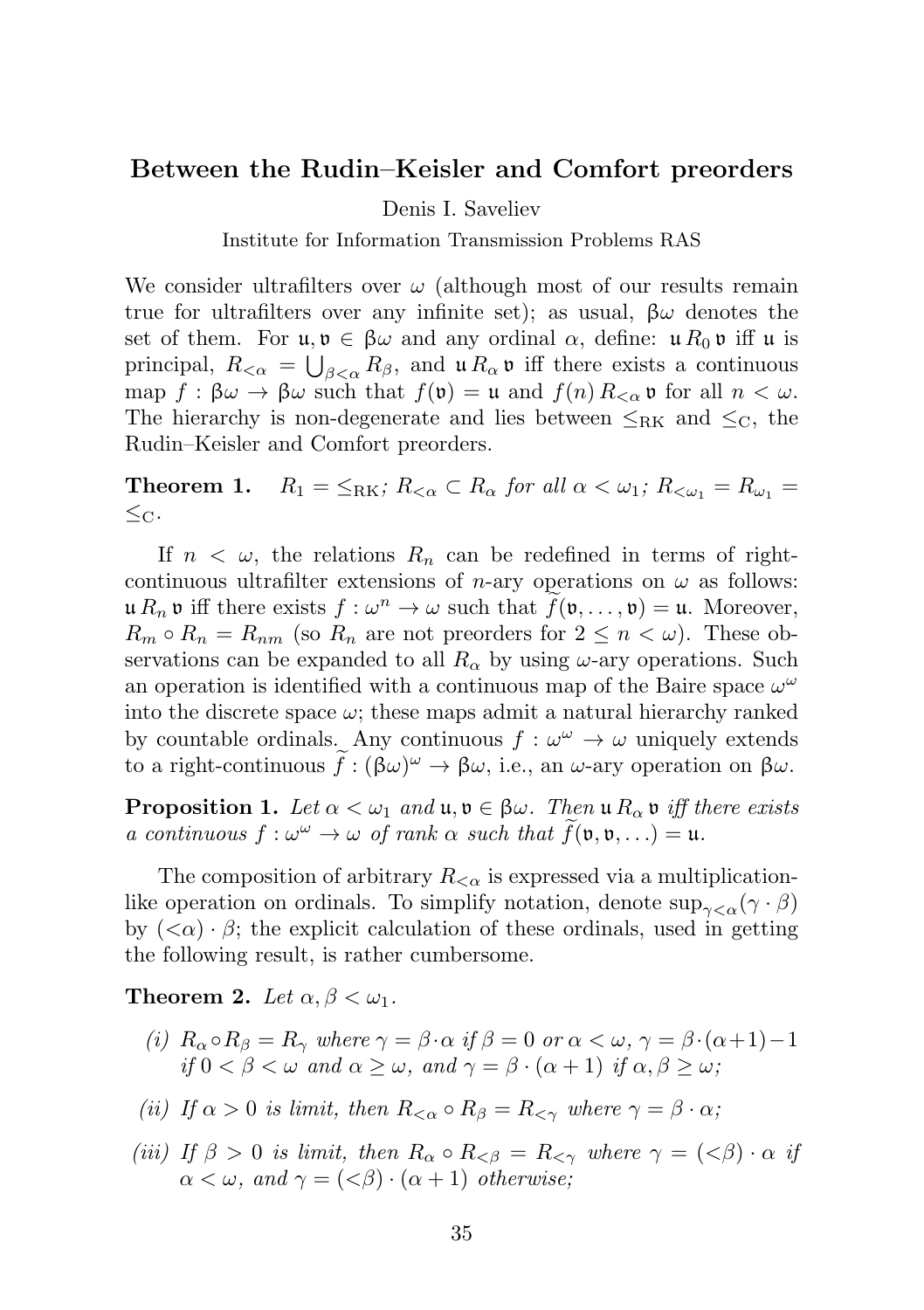(iv) If  $\alpha, \beta > 0$  are limit, then  $R_{\leq \alpha} \circ R_{\leq \beta} = R_{\leq \gamma}$  where  $\gamma = (\leq \beta) \cdot \alpha$ .

**Corollary 1.** Let  $2 \leq \alpha \leq \omega_1$ . Then  $R_{\leq \alpha}$  is a preorder iff  $\alpha$  is multiplicatively indecomposable.

Define preorders between  $\leq_{\rm RK}$  and  $\leq_{\rm C}$  by letting  $\leq_{0}$  =  $\leq_{\rm RK}$  and  $\leq_{1+\alpha}$  =  $R_{\leq \omega^{\omega^{\alpha}}}$  for all  $\alpha \leq \omega_1$ . So, if  $\alpha$  is infinite,  $R_{\leq \alpha} = \leq_{\alpha}$  iff  $\alpha$  is an epsilon number. Also  $\leq_\alpha \circ \leq_\beta \circ \leq_\gamma$  where  $\gamma = \max(\alpha, \beta)$ . As was known, for any ultrafilter  $\mathfrak v$  and semigroup S, the set  $\{ \mathfrak u : \mathfrak u \leq_{\mathrm{C}} \}$  $\mathfrak{v}$ } forms a subsemigroup of βS. This can be expanded to arbitrary

first-order models and relations  $R_{< \alpha}$  as follows.

**Corollary 2.** For every  $\alpha > 1$ , ultrafilter **v**, and model  $\mathfrak{A}$  of any signature,  $\{u : u R_{\leq \alpha} v\}$  forms a submodel of the model  $\beta \mathfrak{A}$  iff  $\alpha$  is additively indecomposable. Consequently, for all  $\alpha > 0$ , **v**, and  $\mathfrak{A}$ ,  $\{\mathfrak{u} : \mathfrak{u} \leq_{\alpha} \mathfrak{v}\}\$ forms a submodel of βA.

Ultrafilter extensions of  $\omega$ -ary operations can be used to state Ramseytype results. Let  $f[X]$  be the image of X under f, and let  $I = \{x \in$  $\omega^{\omega}: x$  is increasing}. If  $X \subseteq \omega$  and  $f : \omega^{\omega} \to Y$ , we say that f is constant upward on X iff  $|f[X^{\omega} \cap I]| = 1$ , and quasi-invertible upward on X iff there exists  $q: Y \to \omega$  such that for any infinite  $A \subseteq X$  we have  $q[f[A^{\omega} \cap I]] \subseteq A$  and  $|A \setminus q[f[A^{\omega} \cap I]]| < \omega$ . The following refines the well-known characterization of Ramsey ultrafilters as selective ones.

**Proposition 2.** A non-principal  $\mathfrak{u} \in \beta \omega$  is  $\leq_{\rm RK}$ -minimal iff any con $t_{inuous} f: \omega^{\omega} \to \omega$  is either constant upward or quasi-invertible upward on some  $X \in \mathfrak{u}$ .

This is a joint work with Nikolai L. Poliakov.